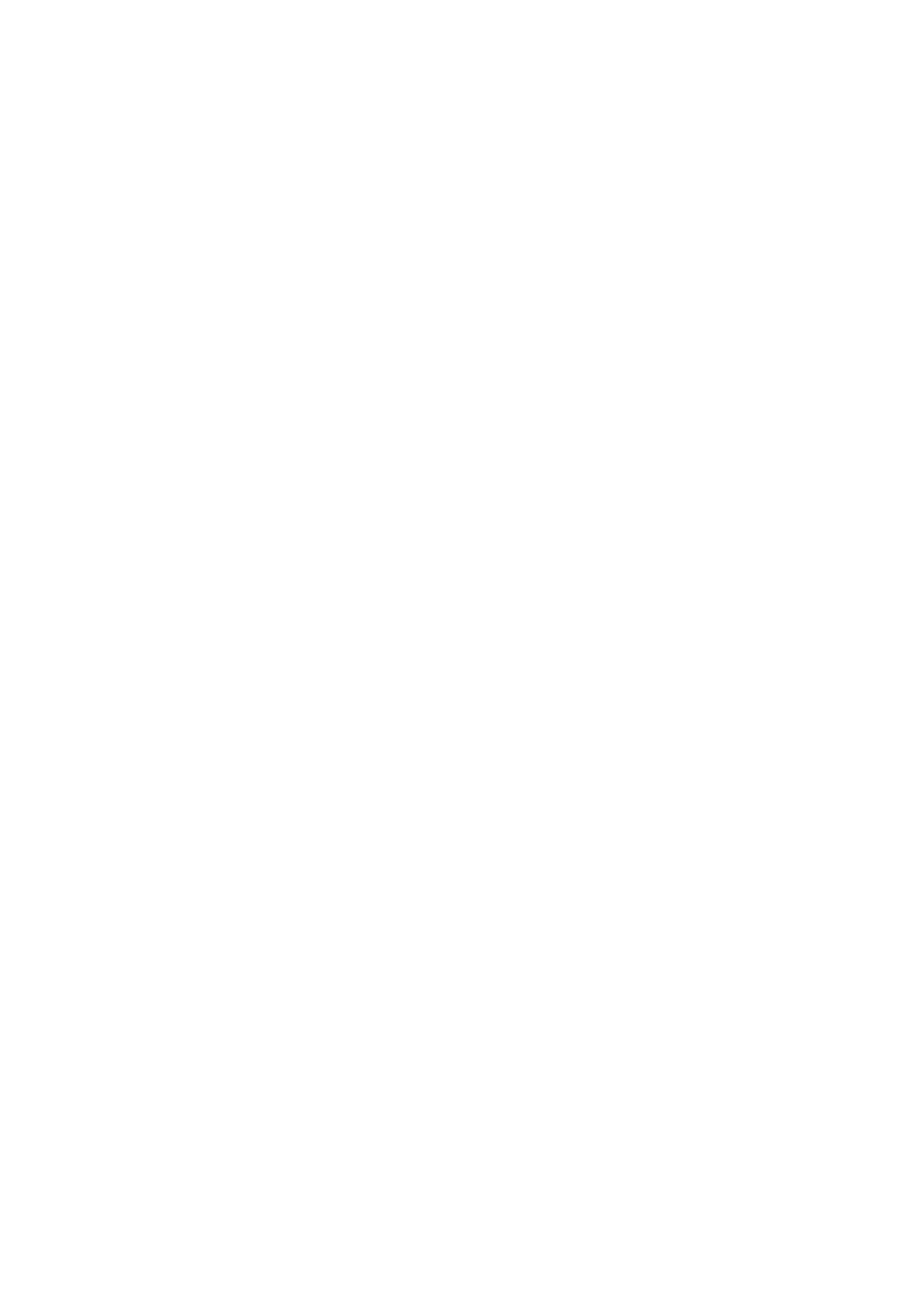# **ALIGNING COMPETENCE FRAMEWORKS FOR TEACHER PROFESSIONAL LEARNING FOR INCLUSION**

**Conceptual Working Paper**

**European Agency for Special Needs and Inclusive Education**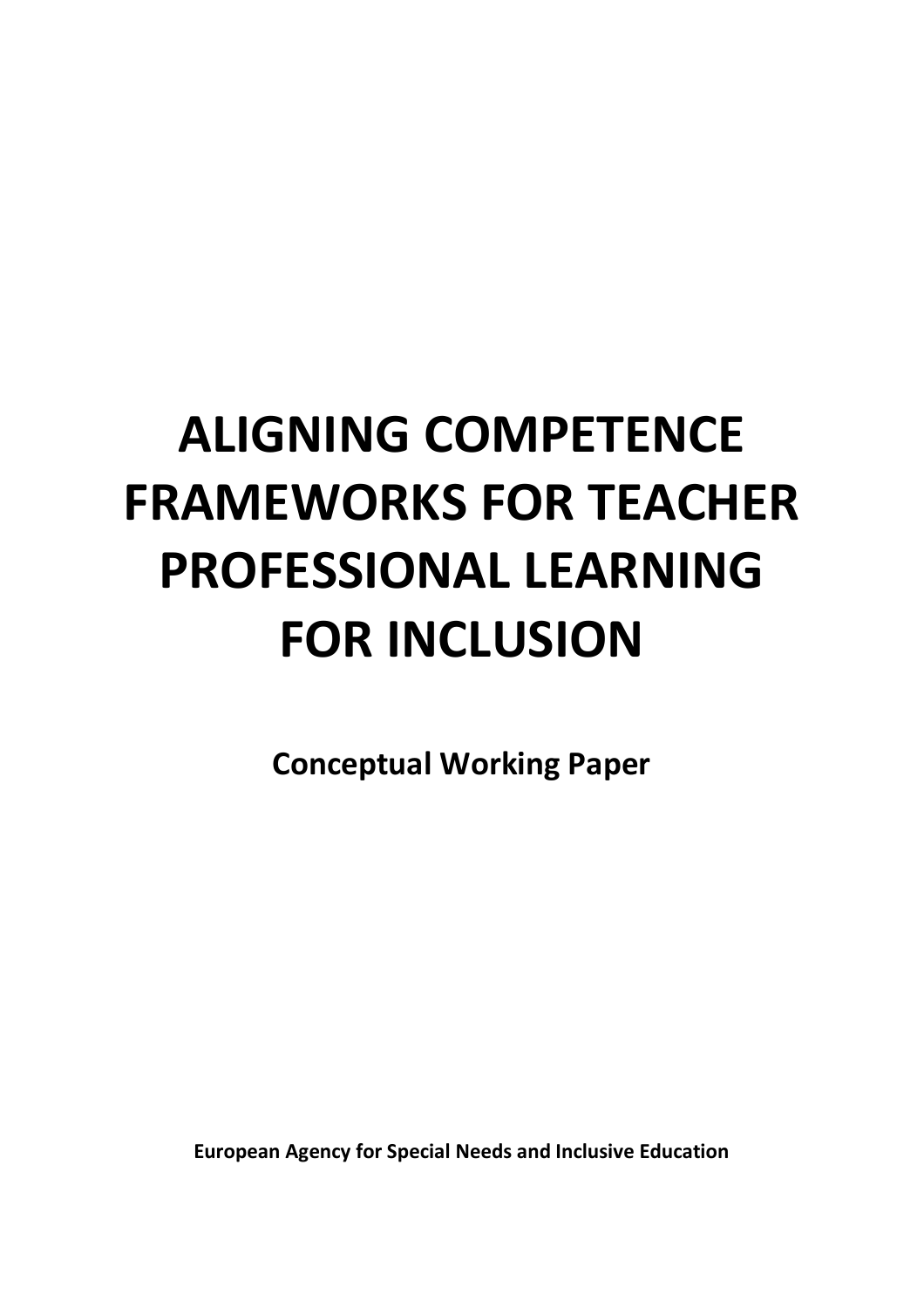

The European Agency for Special Needs and Inclusive Education (the Agency) is an independent and self-governing organisation. The Agency is co-funded by the ministries of education in its member countries and by the European Commission via an operating grant within the European Union (EU) education programme.



Co-funded by the Erasmus+ Programme of the European Union The European Commission's support for the production of this publication does not constitute an endorsement of the contents, which reflect the views only of the authors, and the Commission cannot be held responsible for any use which may be made of the information contained therein.

The views expressed by any individual in this document do not necessarily represent the official views of the Agency, its member countries or the European Commission.

#### © **European Agency for Special Needs and Inclusive Education 2021**

Editor: Lani Florian, project consultant

This publication is an open-access resource. This means you are free to access, use and disseminate it with appropriate credit to the European Agency for Special Needs and Inclusive Education. Please refer to the Agency's Open Access Policy for more information: [www.european-agency.org/open-access-policy.](http://www.european-agency.org/open-access-policy)

You may cite this publication as follows: European Agency for Special Needs and Inclusive Education, 2021. *Aligning Competence Frameworks for Teacher Professional Learning for Inclusion: Conceptual Working Paper*. (L. Florian, ed.). Odense, Denmark



This work is licensed under a [Creative Commons Attribution-](https://creativecommons.org/licenses/by-nc-nd/4.0/)[NonCommercial-NoDerivatives 4.0 International License.](https://creativecommons.org/licenses/by-nc-nd/4.0/) You may not modify or translate this publication without the Agency's approval.

With a view to greater accessibility, this report is available in accessible electronic format on the Agency's website: [www.european-agency.org](http://www.european-agency.org/)

ISBN: 978-87-7110-994-8 (Electronic)

**Secretariat** Østre Stationsvej 33 DK-5000 Odense C Denmark Tel.: +45 64 41 00 20 [secretariat@european-agency.org](mailto:secretariat@european-agency.org) **Brussels Office** Rue Montoyer 21 BE-1000 Brussels Belgium Tel.: +32 2 213 62 80 [brussels.office@european-agency.org](mailto:brussels.office@european-agency.org)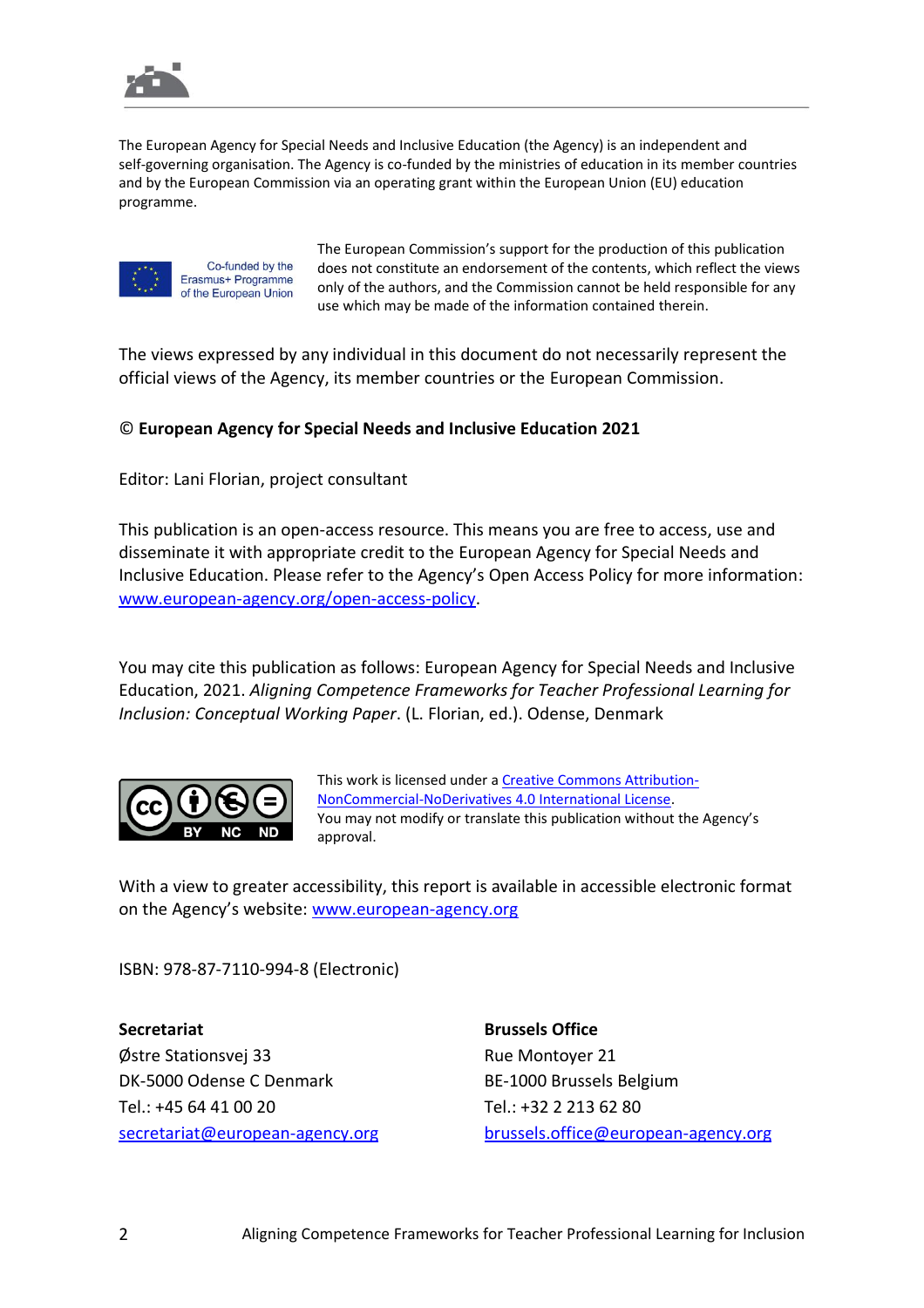

### **CONTENTS**

|                                                                                  | $\overline{\mathbf{z}}$ |
|----------------------------------------------------------------------------------|-------------------------|
| COMMON VALUES AND NATIONAL STANDARDS OF EDUCATION _____________________________8 |                         |
| LESSONS LEARNED FROM RESEARCH ON TEACHER EDUCATION FOR INCLUSION 10              |                         |
| LINKING PROFESSIONAL LEARNING FOR INCLUSION TO RECENT DEVELOPMENTS IN            |                         |
| LINKING PROFESSIONAL LEARNING FOR INCLUSION TO EXISTING FRAMEWORKS 16            |                         |
|                                                                                  | 19                      |
|                                                                                  | 20                      |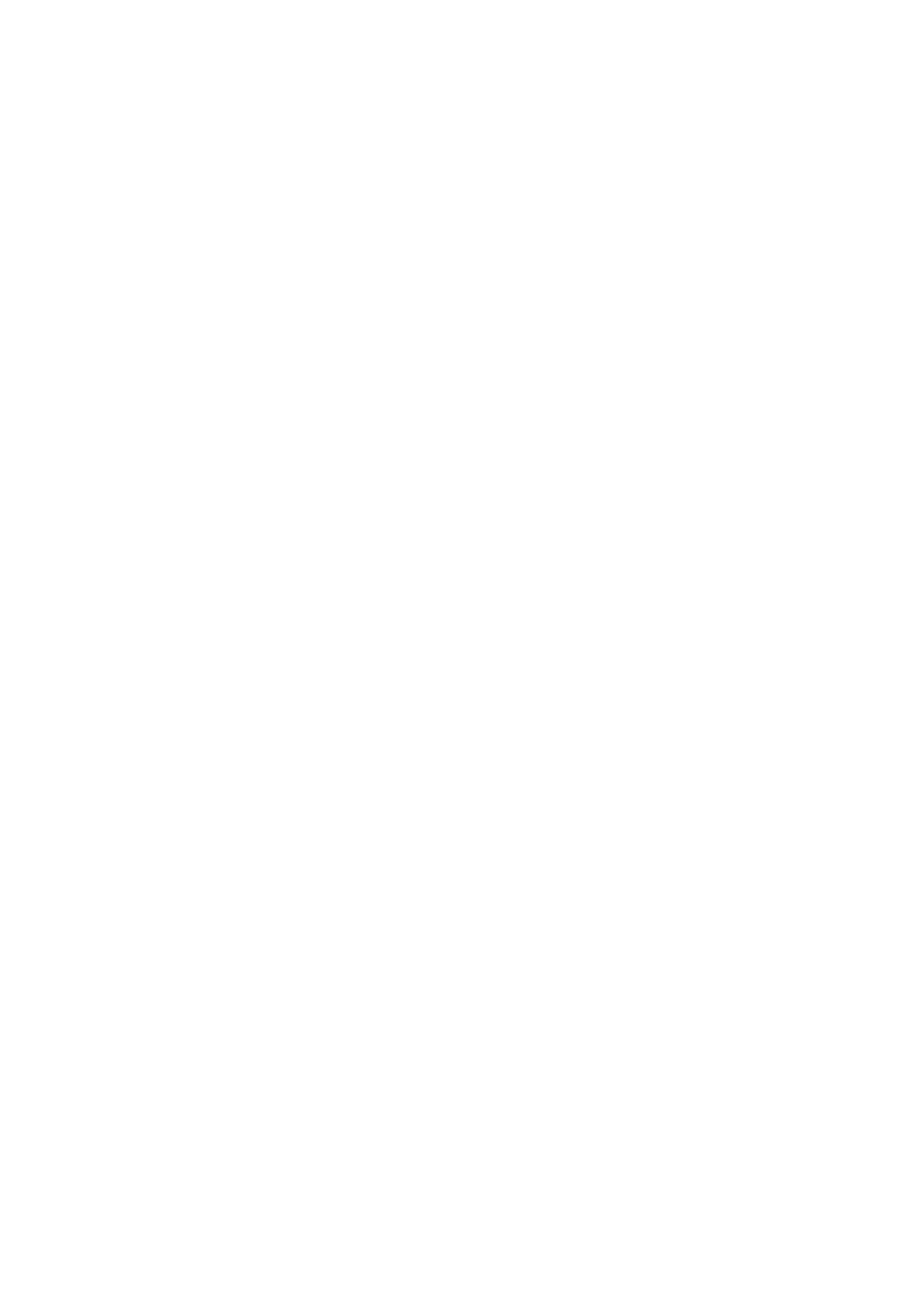

### <span id="page-6-0"></span>**PREAMBLE**

In developing inclusive education systems, the crucial role of teachers and their need for professional development cannot be ignored. The work of the European Agency for Special Needs and Inclusive Education (the Agency) on teacher professional learning (TPL) for inclusion has resulted in thematic reports and hands-on tools. These support education professionals and policy-makers to develop a wide range of TPL for inclusion opportunities. For instance, the *[Profile of Inclusive Teachers](https://www.european-agency.org/resources/publications/teacher-education-inclusion-profile-inclusive-teachers)* (European Agency, 2012) offered an open framework for initial teacher education competence development for policy-makers, teacher educators and pre-service teachers to work with. The Teacher Professional Learning for Inclusion (TPL4I) project *[Policy Self-Review Tool](https://www.european-agency.org/resources/publications/TPL4I-policy-self-review-tool)* (European Agency, 2019) invites policy-makers to monitor, review and discuss TPL opportunities for all education professionals in the light of diversity and inclusion.

Based on the TPL4I *[Analysis of Country Policies in Europe](https://www.european-agency.org/resources/publications/TPL4I-synthesis)* (European Agency, 2020), it was clear that there is still a need for competence development support in the wider field of TPL for inclusion. While some countries use the *Profile of Inclusive Teachers* in initial teacher education, other countries highlight an overall policy and legislation towards inclusive education and, in this process, integrate competences for inclusion in general TPL. In many countries, frameworks do not bridge the gaps in TPL provision. In particular, TPL for inclusion often focuses on specialist knowledge rather than a broader concept of equity. In doing so, it deprives education professionals of TPL opportunities that build upon initial knowledge and skills and the collaborative practice in which they are involved.

In response to these needs and the examples found, the Agency extended the TPL4I project to revisit the *Profile of Inclusive Teachers* to close the gaps in current TPL for inclusion policy and practice.

This conceptual working paper focuses on *Aligning Competence Frameworks for Teacher Professional Learning for Inclusion*. Prepared by Lani Florian on behalf of the Agency, it presents the theoretical foundation for this process. It re-affirms and underlines the need for competence frameworks for inclusion to reflect common values and the evidence found for reflecting on inclusive pedagogy throughout a teacher's professional career. While stressing the need for commonalities, it also acknowledges the diverse steps taken and frameworks used in TPL for inclusion. Exploring this balance, the paper raises key questions that have been the focus of the extended TPL4I activities and set the direction for creating the *Profile for Inclusive Teacher Professional Learning* (European Agency, in press) as the final outcome of Phase 2 of the TPL4I project.<sup>1</sup>

In line with the process described, this paper aims to inspire all those who intend to develop or adjust a framework of professional goals, standards or competences, to better reflect educational inclusion in national and local examples. It reminds policy-makers, teacher educators and other TPL providers of the key questions to consider when setting

<sup>1</sup> TPL4I activities included a survey for all Agency member countries and cluster group activities for a limited number of countries. All activities led to the *Profile for Inclusive Teacher Professional Learning* as the final outcome of Phase 2 of the TPL4I project. The [TPL4I project web area](https://www.european-agency.org/projects/TPL4I) includes more details on the project, together with all available project outputs.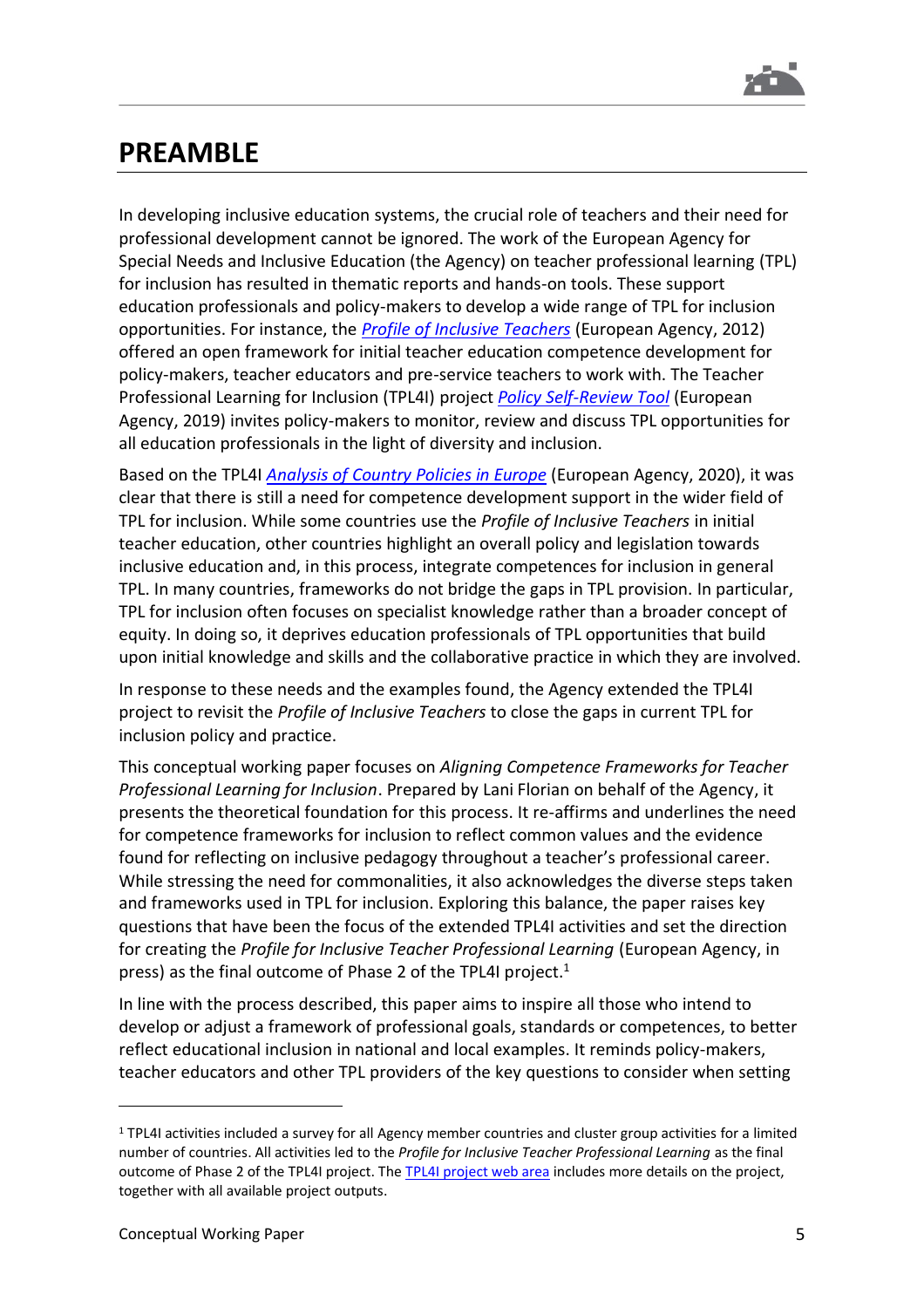

goals for education professionals: what should be the essential features of a reference framework for TPL for inclusion, and how can a framework contribute to the development of inclusive schools and, ultimately, an inclusive education system?

Finally, the conceptual working paper also offers a key message to all education professionals in search for TPL for inclusion. It encourages education professionals to connect and build competences for inclusion in their personal professional development and in their collaborative work. In search for the essence of TPL for inclusion, policy and practice promoting and developing inclusive education systems must be cautious not to replace or accumulate competence frameworks for inclusion, but to value existing work and align new frameworks with what is already in place.

In its own right and independent of the TPL4I project outcome, this conceptual working paper aims to support all those involved to build TPL for inclusion into existing frameworks and the work of school teams when broadening the professional learning for inclusion target group.

The TPL4I staff team thanks Lani Florian for this conceptual working paper. Her thoughts and ideas have had and will continue to have an impact on all Agency output in the area of teacher professional learning. The Agency gratefully acknowledges her contribution to this process.

#### **Cor Meijer**

**Director of the European Agency for Special Needs and Inclusive Education**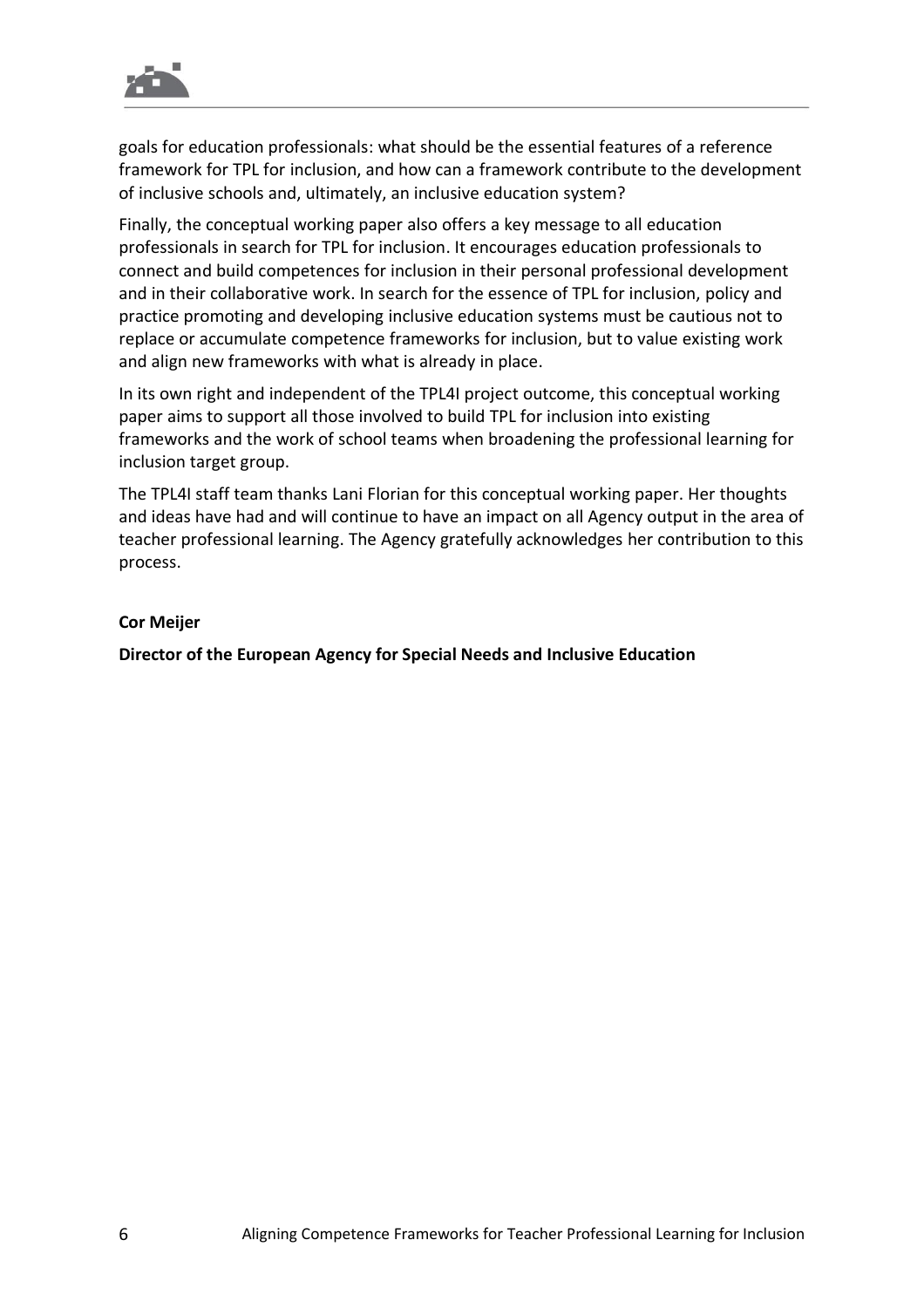

### <span id="page-8-0"></span>**INTRODUCTION**

This conceptual working paper considers issues of teacher professional learning (TPL) to promote inclusive education across countries in Europe. It examines how they adhere to common values while maintaining fidelity to national standards that reflect distinctive approaches to professional development. In so doing, the paper aligns with the United Nations Sustainable Development Goal (SDG) 4: 'Ensure inclusive and equitable quality education and promote lifelong learning opportunities for all' (UNESCO, 2015, p. 7). This SDG promotes a rights-based anti-discriminatory approach to education that aims to ensure its benefits are available to everyone.

As the *Education 2030 Framework for Action* states:

Inclusion and equity in and through education is the cornerstone of a transformative education agenda, and we therefore commit to addressing all forms of exclusion and marginalization, disparities and inequalities in access, participation and learning outcomes (ibid.).

This view reflects the international community's on-going commitment to ensuring basic education for everyone. In the European Union (EU), the 2018 Proposal for a Council Recommendation on promoting common values, inclusive education, and the European dimension of teaching noted that: '[h]igh quality and inclusive education and training, at all levels, is essential in ensuring social mobility and inclusion … and a deeper understanding of our common values' (European Commission, 2018, p. 1). The Commission recommended that teachers, school leaders and academic staff be enabled to 'promote common values and deliver inclusive education, through':

… measures to empower teachers, school leaders and academic staff helping them convey common values, and promote active citizenship while transmitting a sense of belonging and responding to the diverse needs of learners (ibid., p. 17).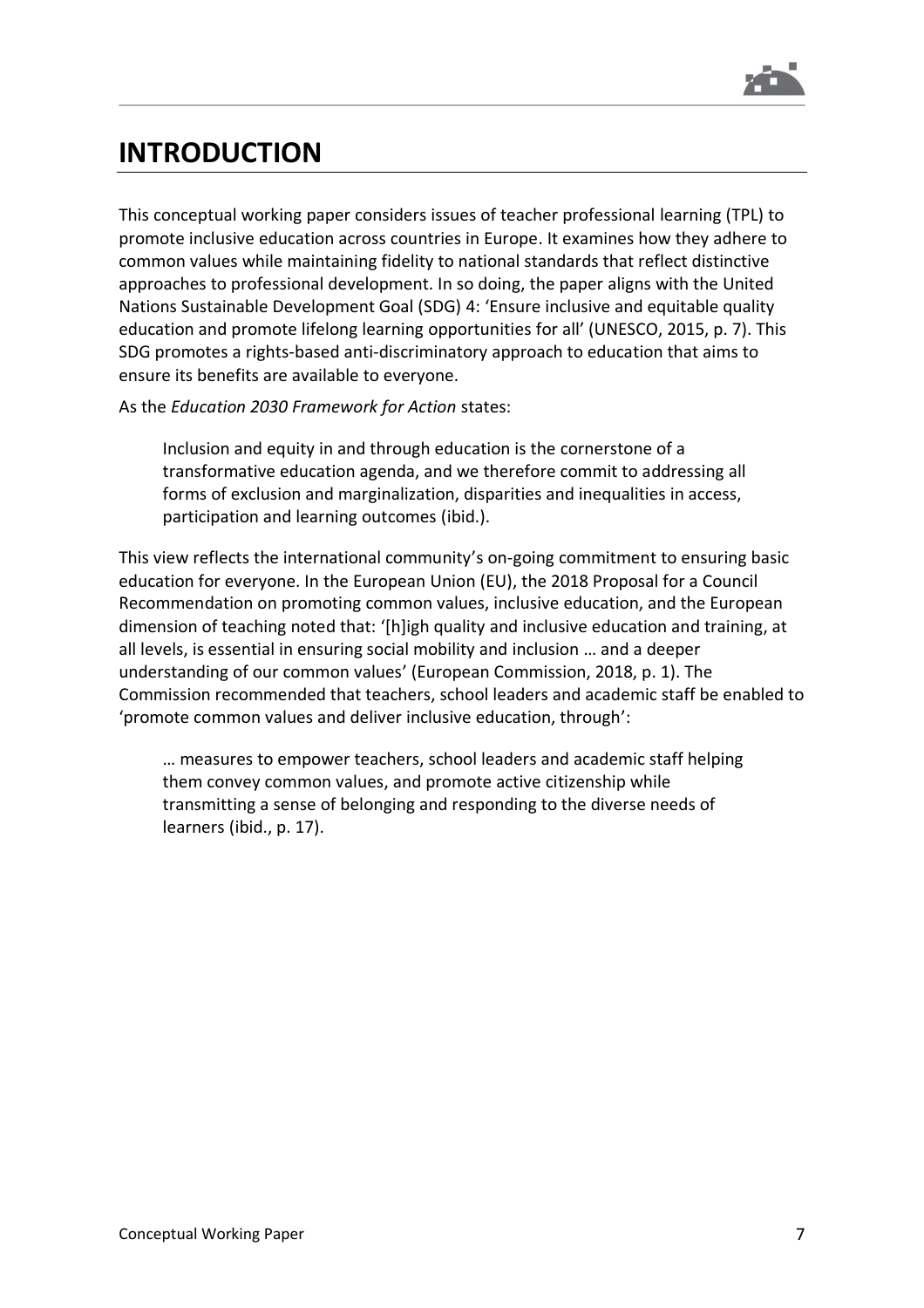

# <span id="page-9-0"></span>**COMMON VALUES AND NATIONAL STANDARDS OF EDUCATION**

There is broad international consensus that teacher quality is essential to meet the challenges of ensuring everyone has a good opportunity to learn. However, differences in how countries regulate and manage their education systems mean that common values may be enacted in distinctive ways in different countries. Education that is inclusive and equitable may be underpinned by common values, but it is enacted in different ways in part because of structural differences between national systems.

In Europe, a spirit of internationalism is intertwined with national and local historic-sociocultural ties within countries. For example, nationally distinctive approaches to teacher education and professional development occur within a pan-European process of collaboration based on common values. The reforms supported by the Bologna Process within the [European Higher Education Area](http://www.ehea.info/) (EHEA) have led to collaboration in preparing teachers through the European Credit Transfer and Accumulation System, and the Standards and Guidelines for Quality Assurance in the EHEA that aim to strengthen compatibility and quality. The process addresses an EU commitment that integrates standards in education and enhances common values that promote social inclusion and equity. This aligns with international policy imperatives that call for inclusion and equity in education for all (SDG 4).

The EU Charter of Fundamental Rights (European Union, 2012) delineates the EU's common values as 'respect for human dignity, freedom, democracy, equality, the rule of law and respect for human rights, including the rights of persons belonging to minorities' (Council of the European Union, 2019). These values were re-affirmed in 2019, on the 10<sup>th</sup> anniversary of the Charter's integration within the Treaty of Lisbon (ibid.). They have been supported by the Council of the EU's strategic framework for European co-operation in education and training, the Education and Training 2020 (ET 2020) agenda. This aims to develop education and training systems in the Member States to:

… ensure that all learners — including those from disadvantaged backgrounds, those with special needs and migrants — complete their education … Education should promote intercultural competences, democratic values and respect for fundamental rights and the environment, as well as combat all forms of discrimination, equipping all young people to interact positively with their peers from diverse backgrounds (Council of the European Union, 2009, p. 4).

This paper's position is that the principle of education as a human right – a universal entitlement that belongs to each and every person without discrimination – reflects a universal value that can transcend contextual differences (Florian, 2021). In taking this position, it acknowledges that the distinctive barriers imposed by structural differences in national systems can obscure commonalities. However, common challenges, such as how to prepare and support teachers to enact policies of inclusion, suggest that a focus on the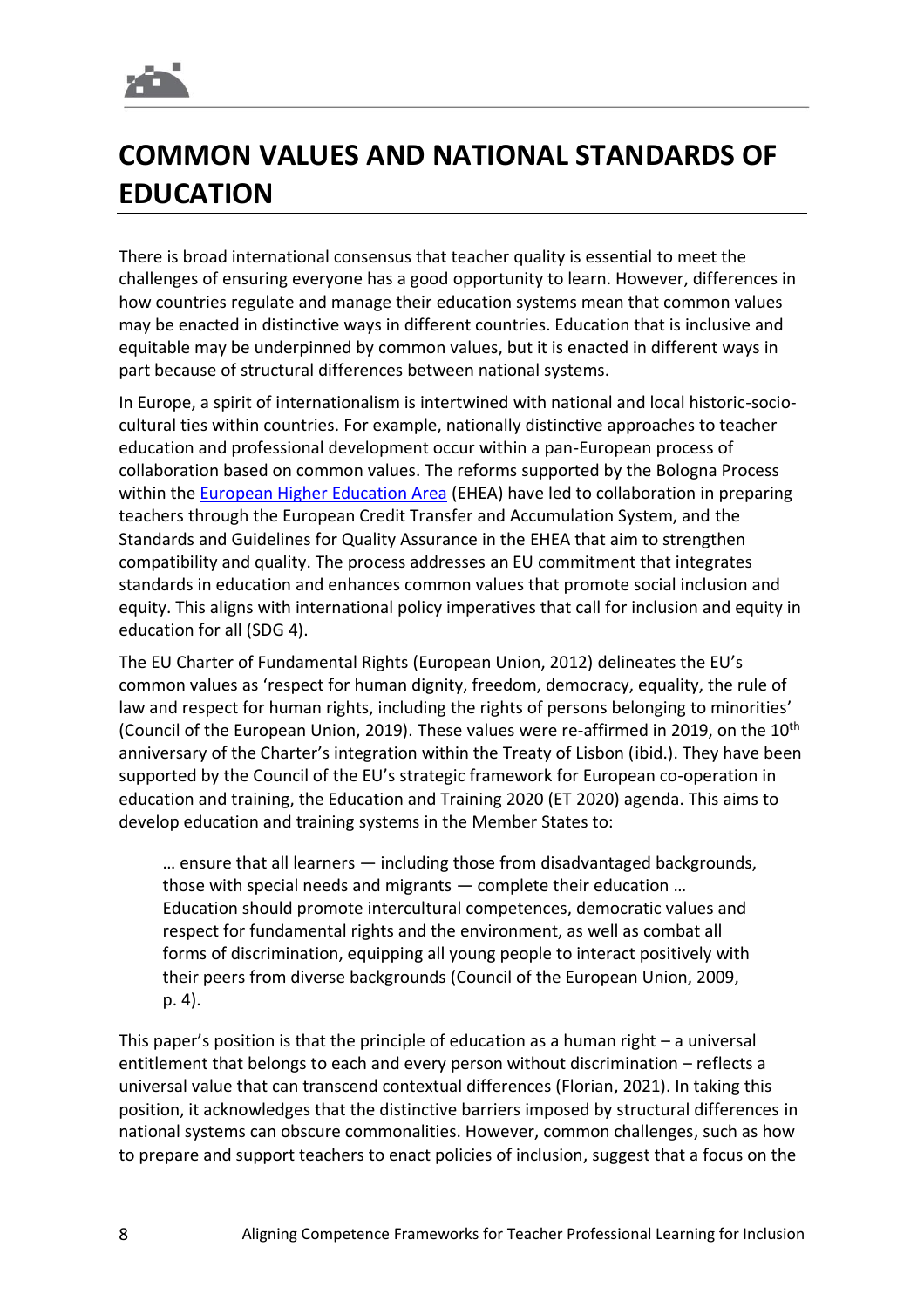

barriers imposed by differences in context has limited the development of policy and practice.

To remedy this, the paper proposes two suggestions. First, it is important to determine the implications that can be drawn from literature on teacher education for inclusion. One of these lessons warns against relying on teacher education programmes that are 'additive' rather than transformational. Accordingly, the second suggestion is to avoid developing new policies where possible, and instead link to existing frameworks for TPL which already align with the principles of inclusion.

Currently, many countries and regions have adopted policies on TPL to support teachers in addressing the diverse needs of learners in today's schools (European Agency, 2020). These policies are part of wider considerations about how teachers are prepared to work within a rights-based policy framework of inclusive education, promoted internationally as a values-based approach to education intended to combat all forms of discrimination and exclusion (UNESCO, 2018).

However, concerns remain in many countries that the policy of inclusion is difficult to implement and teachers are not sufficiently prepared and supported to work in inclusive ways. Professional development policies exist within national contexts which offer different teacher education programmes and different routes into teaching. This is important because teacher education and professional programme structures are often aligned with national qualifications that determine who can teach what to different age groups and types of learner.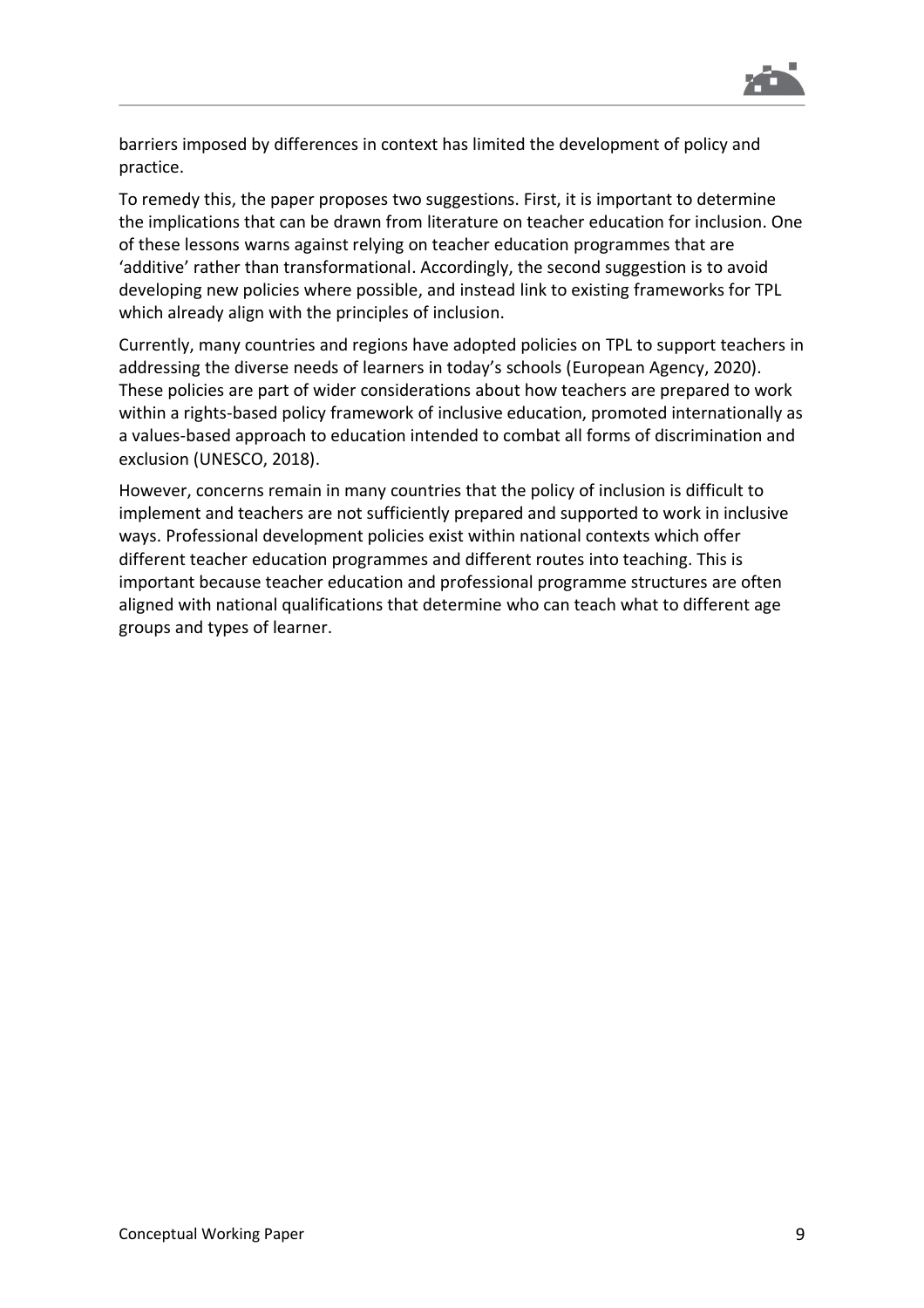# <span id="page-11-0"></span>**LESSONS LEARNED FROM RESEARCH ON TEACHER EDUCATION FOR INCLUSION**

Inclusive education requires all teachers to accept responsibility for creating schools in which everyone can learn and feel they belong. Teachers play a central role in promoting participation and reducing exclusion. However, they are not always prepared in ways that encourage them to see this as part of their professional responsibility.

Over the past decade, teacher educators have increasingly begun to address this challenge through research and development projects on what has been termed 'teacher education for inclusive education'. This promotes two main approaches to addressing what teachers need to know about differences between learners: using specialist input to add content knowledge about difference and diversity to teacher education programmes; and 'infusing' specialist knowledge into existing courses.

Interestingly, a content analysis of teacher education programmes in the United States found that although the programmes espoused a commitment to the values of inclusion, the content was generally 'additive'. That is, special education content knowledge was added to programmes, as opposed to programmes reflecting content that was transformational in rethinking issues of diversity and the responses to it (Pugach & Blanton, 2012). A recent study in Ireland (Hick et al., 2019) reported a similar finding. Moreover, these approaches to teacher education are evident in activities that offer stand-alone professional development sessions on difference and diversity, and/or focus on school development activities that are inclusive of all learners.

Most would agree that more knowledge about why some learners experience difficulties in learning is needed. Nevertheless, it has been argued that neither additive nor infusion approaches are sufficient to improve inclusive practice in schools if the content is decontextualised from the broader pedagogical and curriculum knowledge that teachers use in classroom teaching (Florian & Rouse, 2010).

This is especially important today because traditional responses to poor outcomes for marginalised and other vulnerable learner groups tend to focus on targeted interventions and specialist professional preparation. Yet, as Cochran-Smith and Dudley-Marling (2012) have pointed out, when issues of learner differences are presented as distinct content, it marginalises the issue of diversity itself within teacher education programmes. There is considerable consensus that teachers need to be well prepared to work with diverse learner groups and broad acknowledgement that teachers are not adequately prepared. Nevertheless, the different perspectives on content and how it should inform teacher education suggest a fragmented and partial literature that reflects on-going debates about the concept of inclusive education rather than a solid knowledge base (Florian, 2021).

Yet, as the recent *Global Education Monitoring Report* (UNESCO, 2020) on inclusion and education states, teacher education and professional development are essential in supporting inclusive and equitable education. Recently, teacher educators interested in developing a shared understanding of what it means to teach in ways that include all learners have undertaken a few projects. Some have specified or developed competences,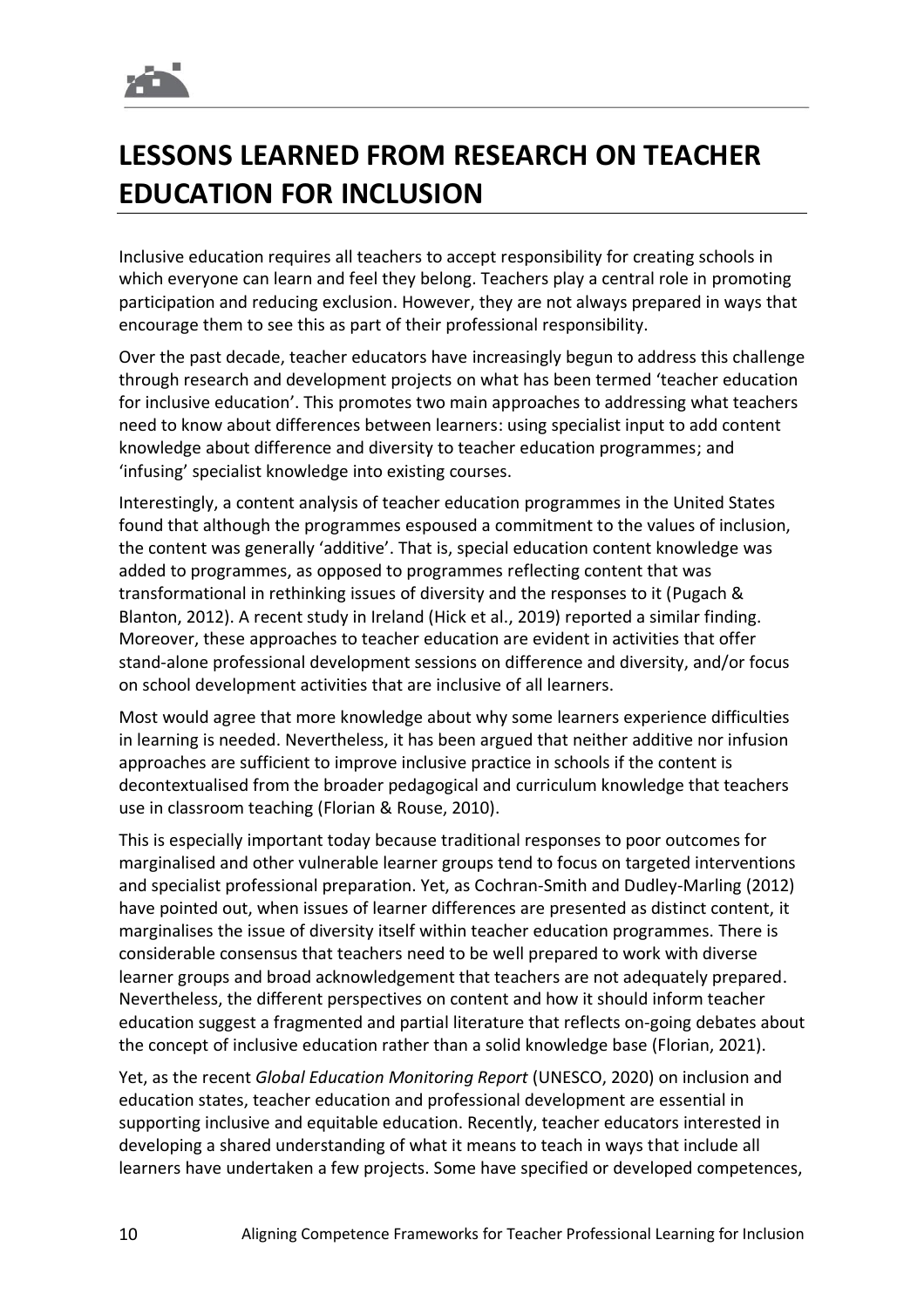

values and approaches to inclusion (e.g. Allan, 2011; Copfer & Specht, 2014; European Agency, 2011; Rouse & Florian, 2012).

Oyler provides a rare description of teacher education for inclusion as 'situated, moral, philosophical and political inquiry' (2006, p. xi). More recently, Naraian (2017) proposed eight guiding principles for teachers to navigate the structures of schooling to support learners from historically marginalised groups. Villegas, Ciotoli and Lucas (2017) have expanded their work on developing culturally responsive teachers in favour of inclusive teaching to affirm an approach to teacher education that places issues of diversity at its centre.

The Agency conducted a project with 25 member countries, focusing on how classroom teachers are prepared to work in inclusive settings within the initial training phase. This project, Teacher Education for Inclusion [\(TE4I\)](https://www.european-agency.org/projects/te4i), examined the skills, knowledge, understanding, attitudes and values thought to be needed by those entering the teaching profession across all age ranges and subjects. The findings were synthesised in a *Profile of Inclusive Teachers* that describes the essential values and competence areas that initial education programmes should develop (European Agency, 2012).

These activities suggest that inclusive approaches to teaching should be a core element of general teacher preparation rather than a specialist topic. However, the work has tended to remain located within special education, where the topic of inclusive education originated.

The themes discussed in the literature on teacher education for inclusion are important manifestations of a reform agenda. This agenda acknowledges the many challenges associated with preparing teachers to embrace diversity and respond to differences without marginalising learners who experience difficulties in learning. However, because of the historical alignment with special education, only preparing **some** teachers to deal with difference, remove the barriers to participation and develop inclusive practices reinforces the idea that **other** teachers can rightfully claim that inclusion is not their responsibility. Yet, inclusive practice has to be the task of **all** teachers if inclusive education is to be an effective strategy for dealing with diversity.

Bringing about this cultural shift in thinking about teaching all learners is necessary work for teacher professional development. However, it cannot be done by specialists brought in to add value or content to existing programmes. The inherent bias in systems that are designed for most learners, on the grounds that something different can be available to others, pathologises linguistic, cultural, cognitive and other kinds of difference. It also disproportionately affects learners from ethnic minorities who are often more likely to be living in poverty than other learners.

The challenges of ensuring educational equity require professional development that enables teachers to teach in schools where the norm is diversity in terms of ethnicity, culture, languages spoken, disability status and so forth. While it is self-evident that this will require differentiated approaches to accommodate individual differences between learners, the ways that these approaches can also create problems need to be considered.

When responses to diversity depend on different forms of provision and different qualifications to enable teachers to work with different types of learners, it normalises the assumption in educational thinking that some learners will need something 'different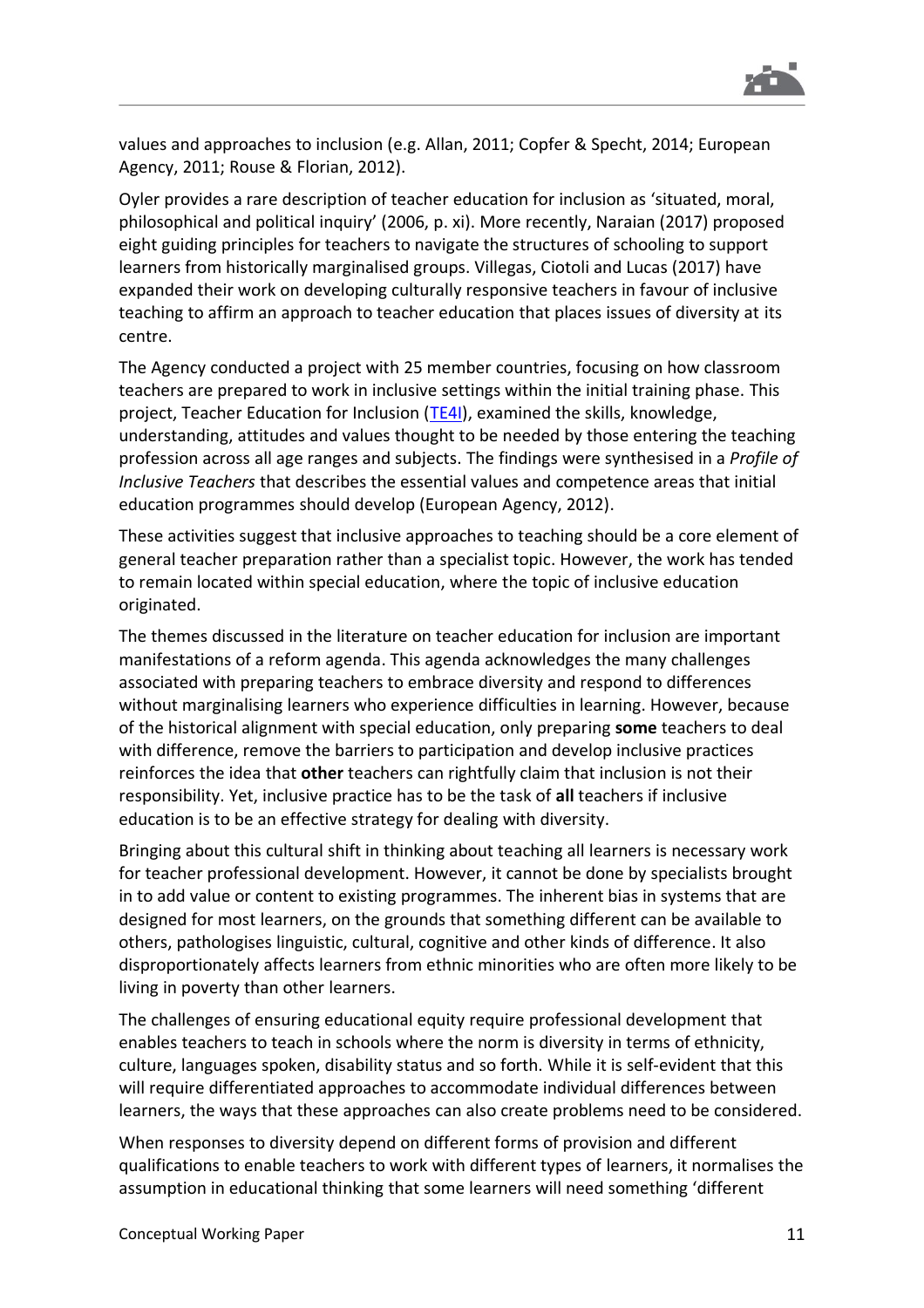

from' or 'additional to' that which is generally available to others of similar age, and alternatives are not considered. Yet, all teachers routinely encounter a wide range of learners in classrooms and there are many sources of variation within and between any learner group. If learners have anything in common, it is the fact that each and every one is unique.

It is not accurate to view inclusive education as a new form of or an alternative to special education. Some approaches to inclusive education are firmly rooted in special education traditions (e.g. McLeskey, Waldron, Spooner & Algozzine, 2014) and co-exist with efforts to reform schools so that they become more inclusive (e.g. Ainscow, Booth & Dyson, 2006). However, others explore a broader idea of what inclusion means, starting with the assumption that each learner is a unique individual. The inclusive pedagogical approach, for example, is informed by a socio-cultural understanding of learning that views diversity among learners as natural. From this stance, understanding how to respond to human difference while respecting the dignity of each learner as a unique individual within the community of the classroom is key.

In sum, inclusive approaches call for human diversity being seen as a strength, rather than a problem, and learners working together, sharing ideas and learning from their interactions with each other. In this way, individual differences between learners are not ignored. Instead, they follow Clark, Dyson and Milward's idea that inclusive education is about 'extending the scope of ordinary schools so they can include a greater diversity of children' (1995, p. v). This is represented by a shift in thinking about individual differences between learners that focuses on learning as a shared activity, avoiding the potentially negative effects of treating some learners as different. Inclusive education improves the quality of mainstream education by replacing practices that have been shown to marginalise or exacerbate the marginalisation of vulnerable learners with practices that ensure participation and achievement for everyone (Florian, Black-Hawkins & Rouse, 2017).

In today's world, with all the uncertainty about how to keep education systems functioning during a global pandemic, it is unsurprising that teachers might assume that they do not have the requisite knowledge or skills to teach all learners. The current context in which teachers are working is one of rapid change. Legislation has strengthened rights-based anti-discrimination policy and practice in many countries. In addition to changes to the role of teachers, new approaches to assessment, curriculum and teaching have involved developing new understandings about the interactive nature of learners' needs and a shift in focus from 'what is wrong with the learner?' to 'what does the learner need to support their learning?'.

Because such developments can substantially affect the professional identity as well as the roles and responsibilities of many teachers, they can be contentious and sometimes meet resistance. This has implications for supporting teachers in their professional development. To ensure a positive response to change, it is important to build on professional frameworks, rather than replace them or add new ones to those that shape teachers' professional identity. Teacher professional development that responds to the demands of inclusion and equity requires a strong foundation. This is particularly true in the current climate, where circumstances such as the COVID-19 crisis and the move to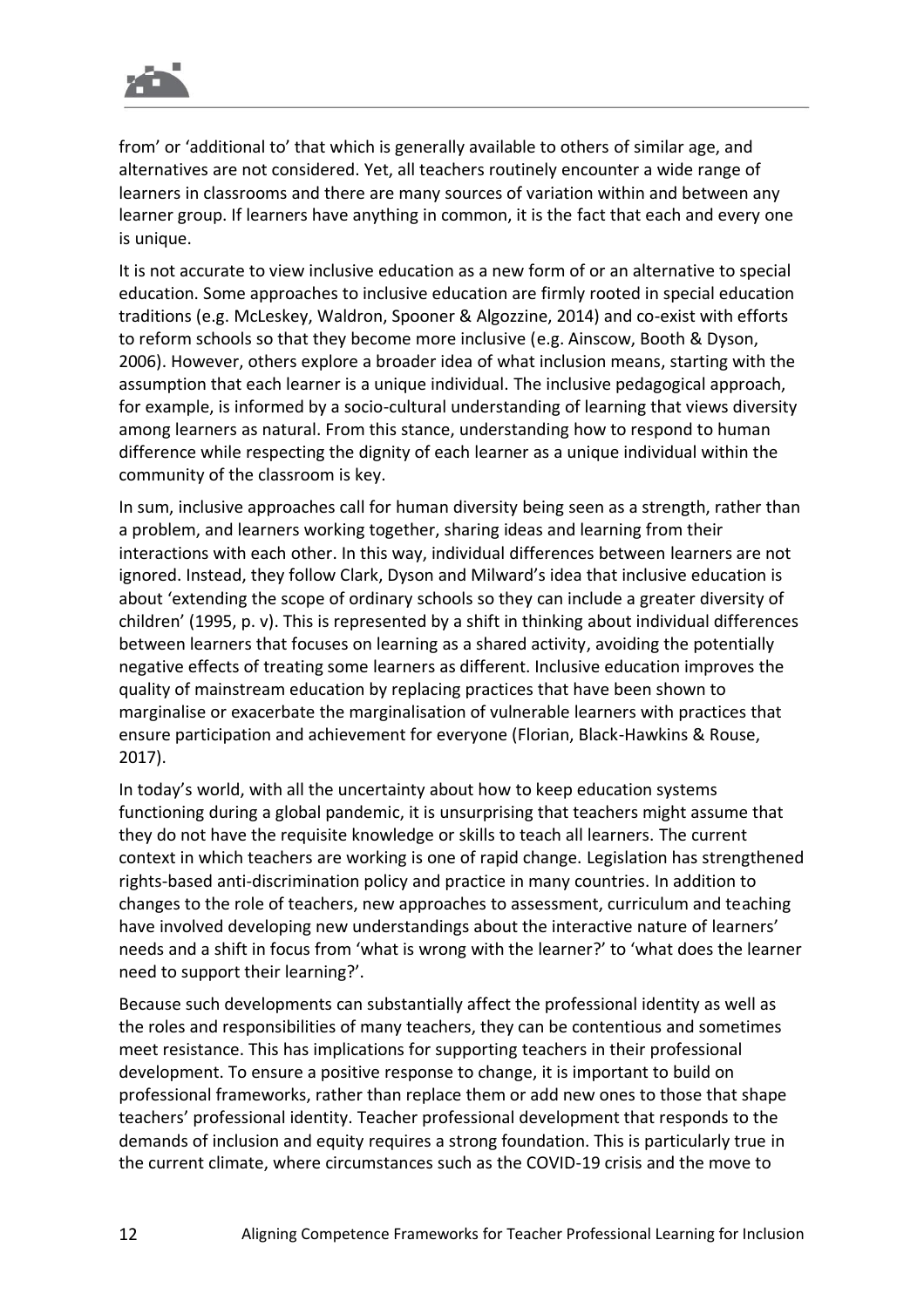

online and hybrid models of schooling create high levels of uncertainty that exacerbate inequities in access to learning opportunities.

The traditional pattern of preparing teachers for different roles within schools, by offering different courses, qualifications and certification, is thought to result in systemic barriers to developing inclusion. Adding or infusing specialist content knowledge has proved limited in its effectiveness.

However, a recent review of developments in the science of learning has identified strategies that support teachers to promote learning in classrooms and schools (Darling-Hammond, Flook, Cook-Harvey, Barron & Osher, 2020). As will be shown below, these developments align with inclusive approaches and offer a way to link the literature on inclusion to the literature on learning without losing what is distinctive about either.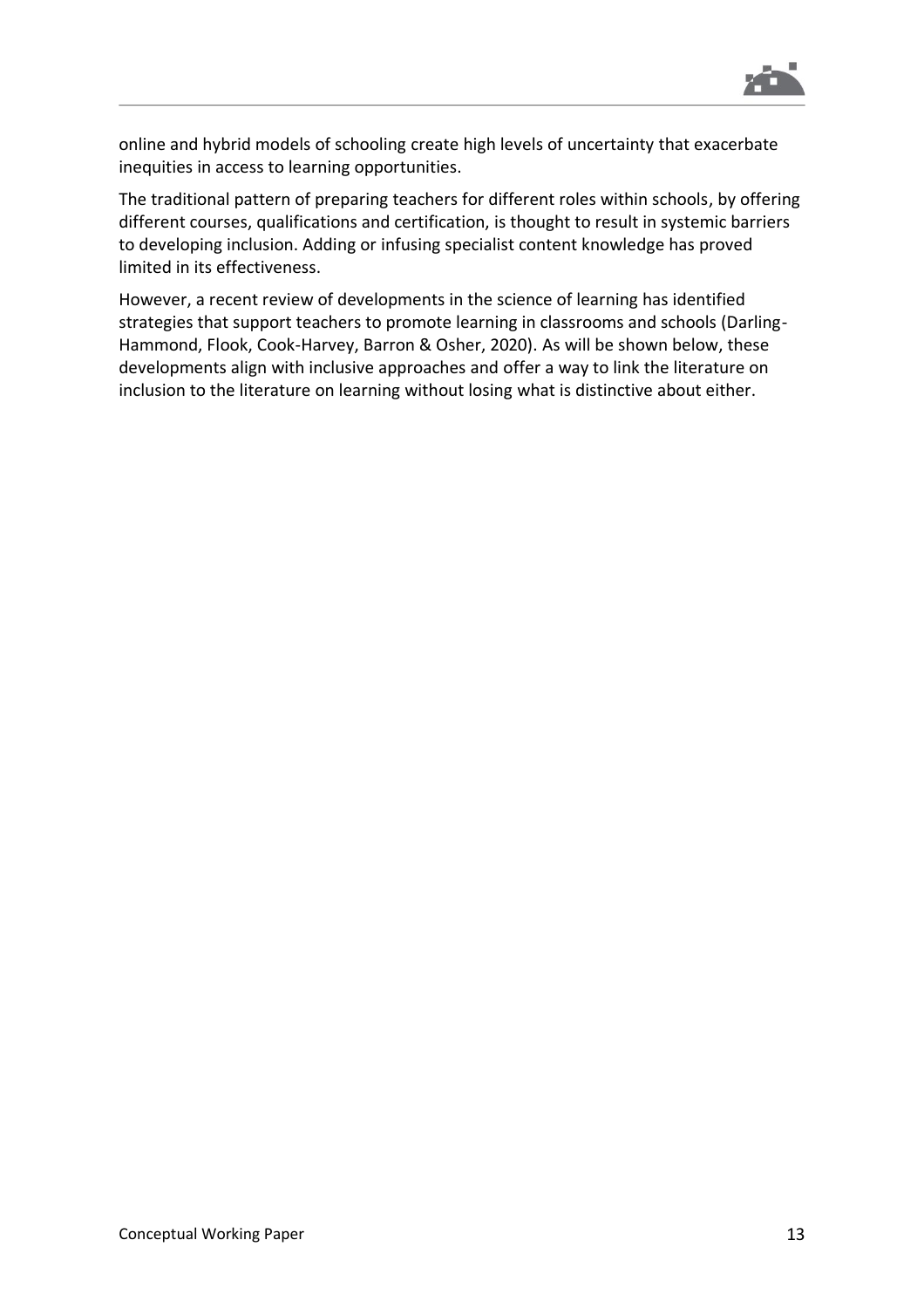# <span id="page-15-0"></span>**LINKING PROFESSIONAL LEARNING FOR INCLUSION TO RECENT DEVELOPMENTS IN THE SCIENCE OF LEARNING**

The challenge of inclusive education for TPL is to develop and deliver training programmes that are informed by the knowledge that when teachers are empowered to respect and respond to human differences in ways that include rather than exclude learners in what is ordinarily available in mainstream schools and classrooms, it is possible to support the learning of all learners. Yet some schools continue to exclude certain learners on the grounds that teachers do not have the requisite knowledge and skills to teach them, while teachers in other schools have been able to include learners with many different types of educational needs. This raises questions about what constitutes the 'necessary knowledge and skills' for teachers to work with **all** of the members of a classroom community **together**.

Clearly, TPL for inclusion is a complex endeavour. It requires sensitivity to differences between learners without perpetuating the stigmatising effects of marking some as different. At a fundamental level, TPL for inclusion requires shifting our gaze from 'most' and 'some' learners, to the learning of everyone together.

To this end, new insights and understanding about how people learn have been applied to schooling. Darling-Hammond and Cook-Harvey (2018) drew six key lessons from recent work on the science of learning. They recommended that professional development for educators continually build and refine learner-centred practices. The science of learning review reflects current thinking about teachers' knowledge and skills in ways that are consistent with the findings of research on inclusive pedagogical approaches. For example, as Table 1 shows, the assumptions of inclusive pedagogy (Florian & Black-Hawkins, 2011) can be aligned with the key lessons drawn from the science of learning review.

| Inclusive pedagogy - key assumptions<br>(Florian & Black-Hawkins, 2011) | Science of learning – key lessons<br>(Darling-Hammond & Cook-Harvey, 2018)                                                                     |
|-------------------------------------------------------------------------|------------------------------------------------------------------------------------------------------------------------------------------------|
| Difference is ordinary                                                  | Variability in human development is the norm<br>Learning is social, emotional and academic                                                     |
| Teachers are capable                                                    | Development is malleable<br>What schools do matters                                                                                            |
| Collaboration is needed                                                 | Human relationships are essential<br>Children actively construct knowledge based<br>on their experiences, relationships and social<br>contexts |

#### **Table 1. Inclusive pedagogy and the science of learning**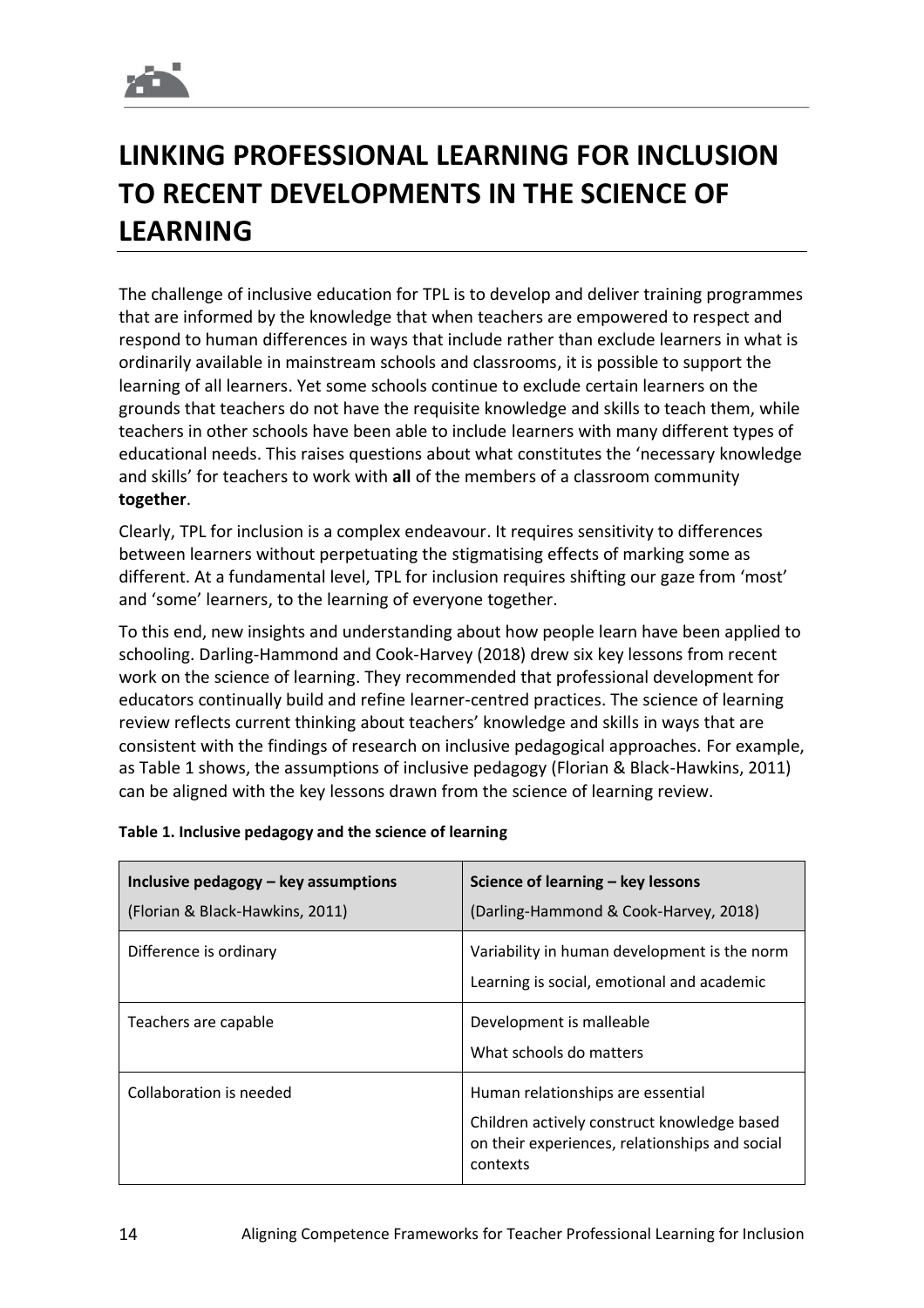

Such alignment suggests that approaches to inclusion are integral rather than additional to educational practice. It is not only an effective response to learners who experience difficulties in learning, but avoids the problems associated with marking some learners as different, which can occur under some special and inclusive educational policy approaches. This is important because by only preparing **some** teachers to deal with difference and develop inclusive practices, it creates a climate in which **other** teachers claim that these things are not their responsibility.

As Agency projects such as TE4I and TPL4I have found, and as is reiterated in Agency policy recommendations, inclusive practice has to be the task of **all** teachers. To achieve this goal, more attention must be paid to the ways in which teachers are prepared and supported to work in inclusive settings.

However, as the lessons learned from the literature on teacher education for inclusion show, this attention should not take the form of another layer of competencies and training based on the assumption that teachers are insufficiently prepared and therefore deficient. This would run the risk of many teachers perceiving teacher professional development as an encumbrance rather than a support at best, or worse, the responsibility of specialists. To move forward, TPL for inclusion should be linked to existing frameworks.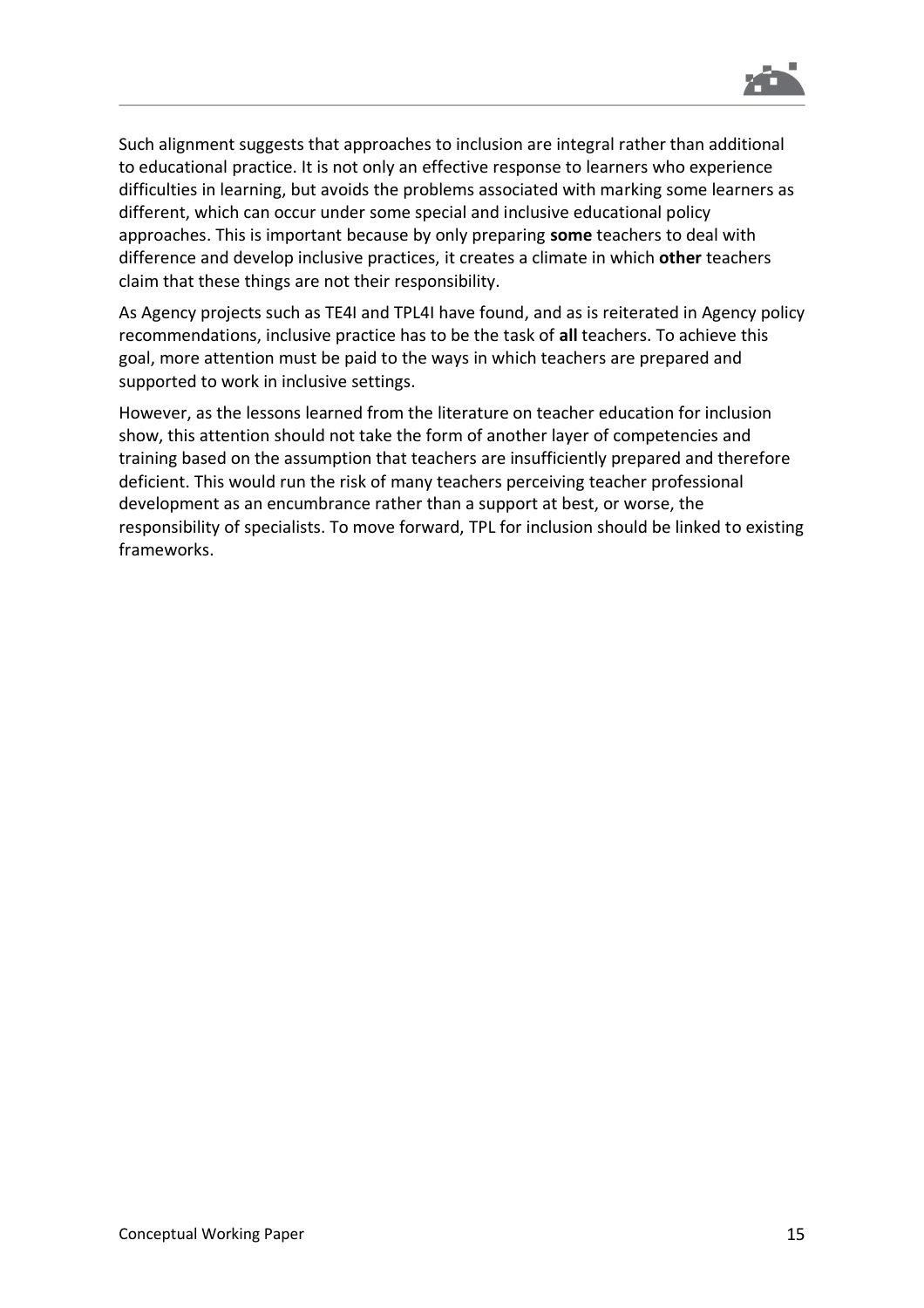# <span id="page-17-0"></span>**LINKING PROFESSIONAL LEARNING FOR INCLUSION TO EXISTING FRAMEWORKS**

The UNESCO (2015) *Education 2030 Framework for Action* guides the implementation of SDG 4 with a 15-year vision for education. It is reinforced by the *Brussels Declaration*, an outcome of the 2018 Global Education Meeting, which defined inclusive education as:

… the right to safe, quality education and learning throughout life … [that requires] particular attention … be given to those in vulnerable situations, persons with disabilities, indigenous peoples, those in remote rural areas, ethnic minorities, the poor, women and girls, migrants, refugees, and displaced persons, whether as a result of conflict or natural disasters (UNESCO, 2018, p. 2).

As can be seen by the range of people and circumstances considered to be vulnerable, inclusive education is about everyone. Accordingly, responding to issues of diversity becomes a central imperative of teaching practice rather than a secondary consideration to be dealt with separately. The concern is that in many countries, issues of diversity and difference have long been – and often still are – considered specialist knowledge. Therefore, the task of preparing teachers for inclusive education is predominately undertaken by special educators within university special education departments.

Consequently, many developments relating to inclusive education have been addressed to special educational needs audiences. Today, it is important to decouple the form and structure of professional development activities from the professional silos that define educational provisions. This will prevent them from becoming an impediment to preparing teachers to implement a principled approach to inclusive education. However, if responsibilities are to be shared and teachers are to take on new roles, then there must be changes to the way inclusion is conceptualised and a realisation that it can only be achieved if all teachers are supported in the development of all aspects of this process.

Shulman (2004) refers to the 'three apprenticeships' of professional learning. The first is the 'apprenticeship of the head', referring to the cognitive knowledge and theoretical basis of the profession. The second is the 'apprenticeship of the hand', which includes the technical and practical skills required to carry out the essential tasks of the role. Finally, the 'apprenticeship of the heart' is the ethical and moral dimensions, attitudes and beliefs that are crucial to the particular profession and its ways of working.

Rouse (2007; 2008) used Shulman's three apprenticeships to conceptualise the task of TPL for inclusion. Here the three apprenticeships would include:

#### **Knowing about:**

- Teaching strategies
- Disability and special needs
- How children learn
- What children need to learn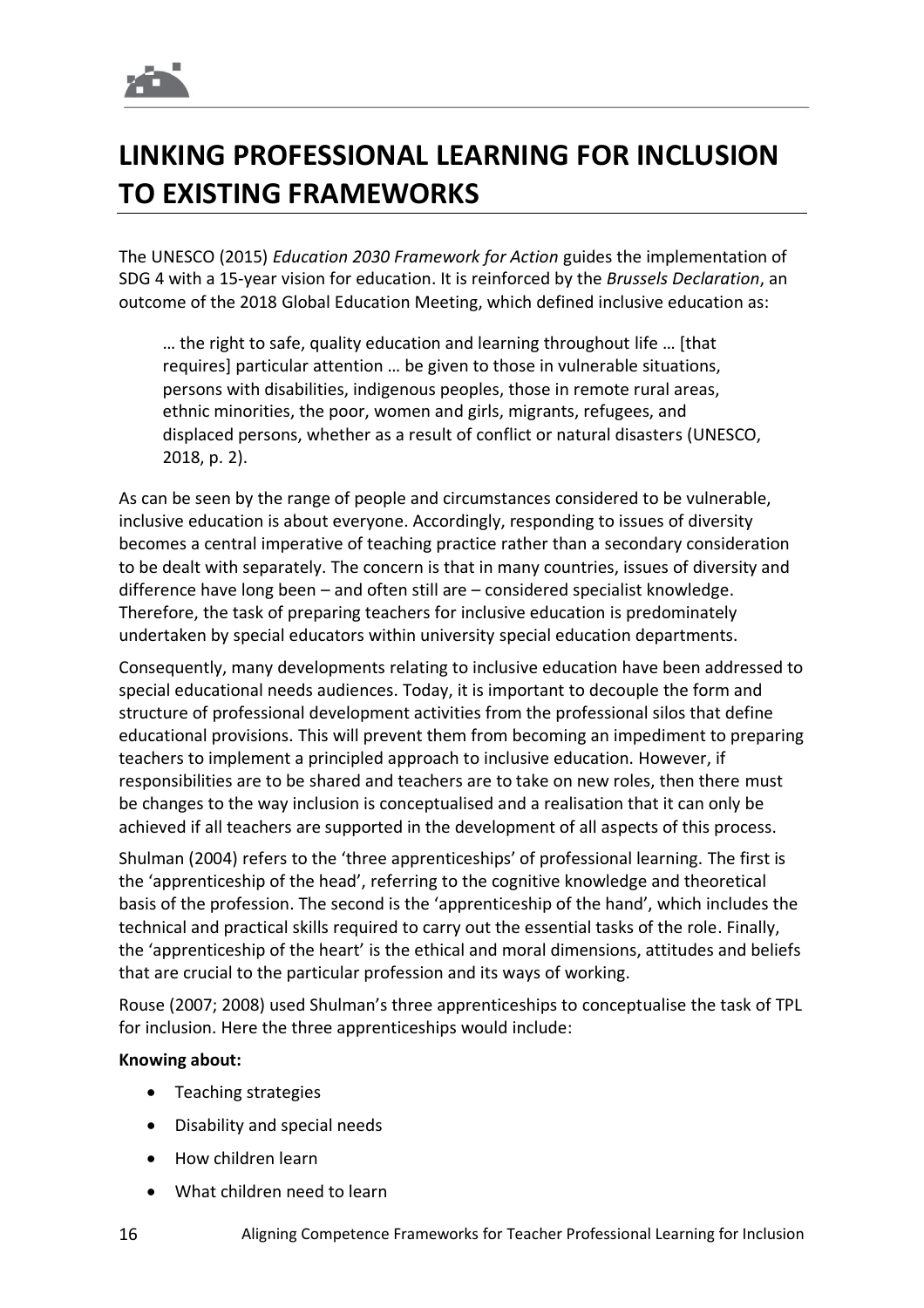

- Classroom organisation and management
- Where to get help when necessary
- Identifying and assessing difficulties
- Assessing and monitoring children's learning
- The legislative and policy context

#### **Doing:**

- Turning knowledge into action
- Moving beyond reflective practice
- Using evidence to improve practice
- Learning how to work with colleagues as well as children
- Becoming an 'activist' professional
- Becoming an inclusive practitioner

#### **Believing:**

- That all children are worth educating
- That all children can learn
- That teachers have the capacity to make a difference to children's lives
- That teachers can create greater opportunities for learning
- That such work is the responsibility of all teachers and not only a task for specialists.

Rouse further described these three apprenticeships as a reciprocal triangular relationship, as Figure 1 below illustrates.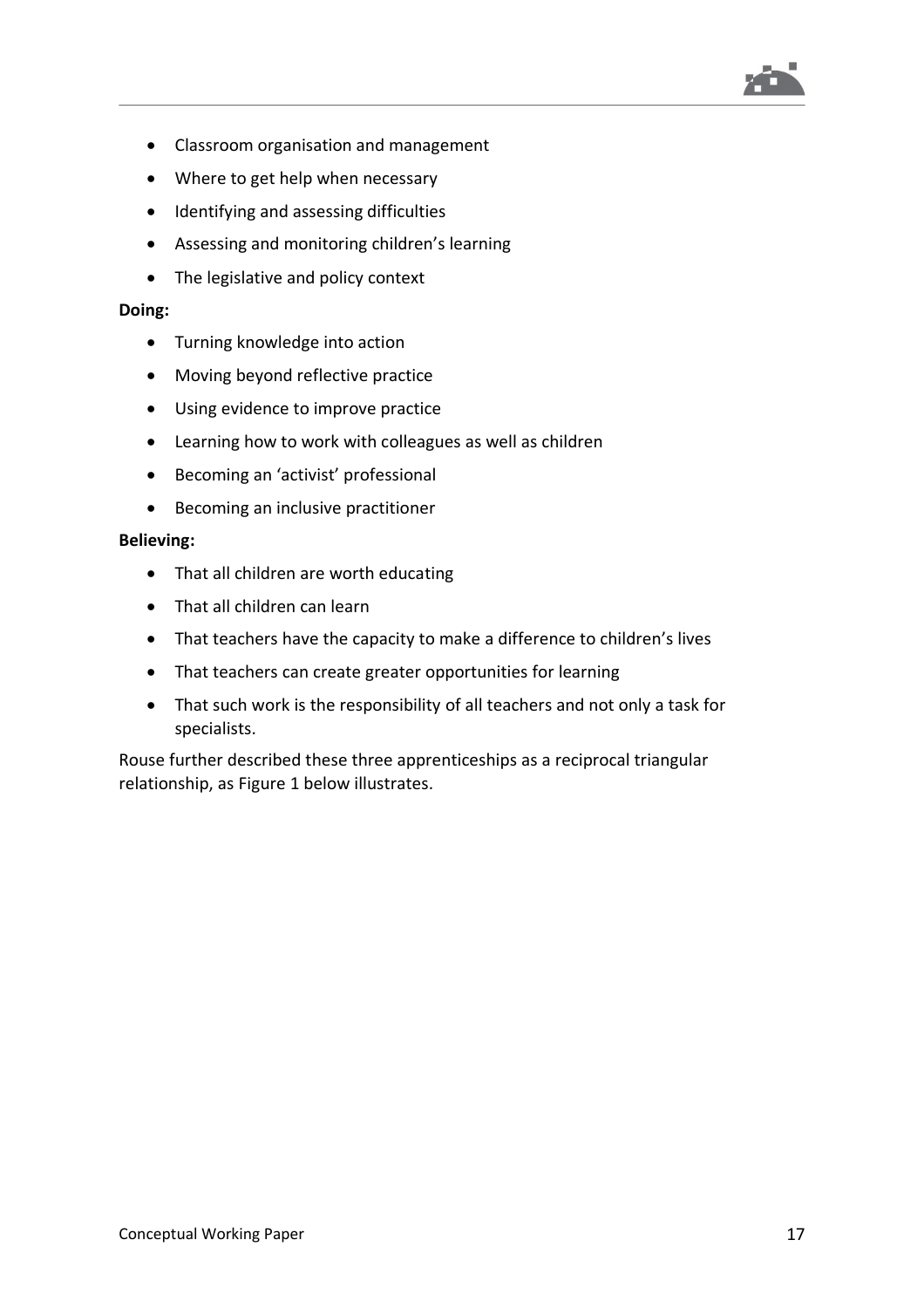

#### **Figure 1. Reciprocal relationships of the 'apprenticeships' of professional learning for inclusion**

In this illustration, the relationships between knowing (the head), doing (the hand) and believing (the heart) are seen as interactive. The arrows show how each apprenticeship influences the others.

For example, Rouse (2008) argued that teachers are more likely to engage in inclusive practices if they have positive attitudes and believe that all children can learn. Equally, teachers are more likely to believe all children can learn if they have the necessary pedagogical skills to turn knowledge about inclusion into practice. Having only one of these elements in place is insufficient. For example, a commitment to social justice is necessary but is insufficient if other elements, such as knowledge about individual differences, are ignored.

The fundamental question is: what kind of professional development framework can support all teachers to develop the knowledge, beliefs and practices that facilitate inclusion?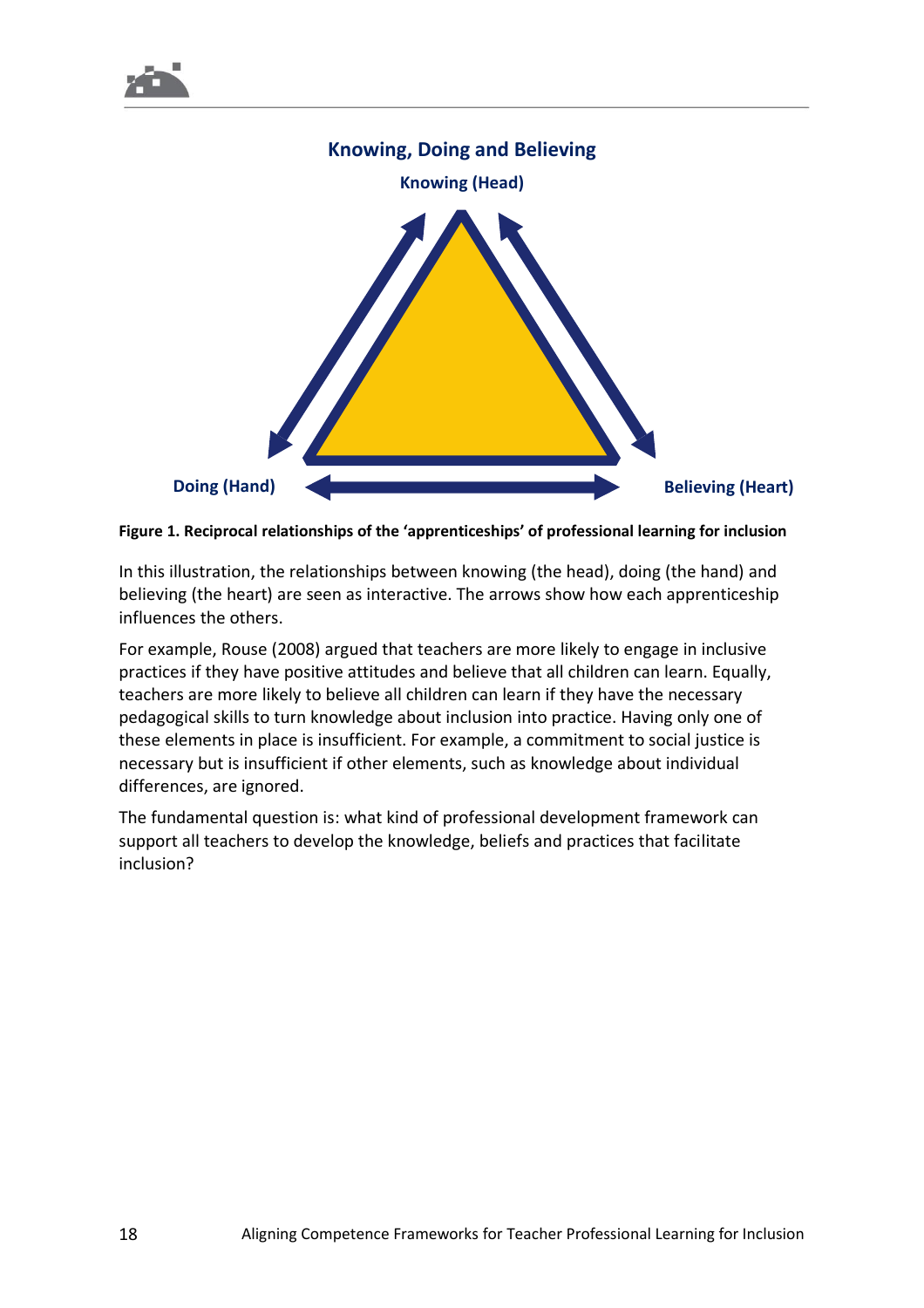

### <span id="page-20-0"></span>**CONCLUSION**

All teachers need to be well prepared and appropriately supported throughout their careers if they are to succeed in developing and sustaining inclusive practice to meet the increasingly diverse needs of learners in schools. Recognising this necessitates an approach to TPL that builds on existing national frameworks within the pan-European and international move towards greater social and educational inclusion.

TPL for inclusion can be strengthened by specifying the essential features of a framework for professional learning that is designed to support educational inclusion. Such a framework could draw from the *Profile of Inclusive Teachers* developed as part of the Agency's TE4I project (European Agency, 2012). This might usefully be followed by considering how the framework's essential features (e.g. core values) match what teachers are already doing (e.g. the standards or competences they are expected to meet under existing policy frameworks).

Such an approach would have the added benefit of a strong link to underpinning policies that are important to teacher identity. It would also enable the essential features of TPL for inclusion to be incorporated into what schools are already required to do, as well as into on-going activities. For example, school development plans often include professional development activities. Specifying links between policy and practice that align with the principles and values of inclusion allow countries to identify points of convergence between this and other frameworks.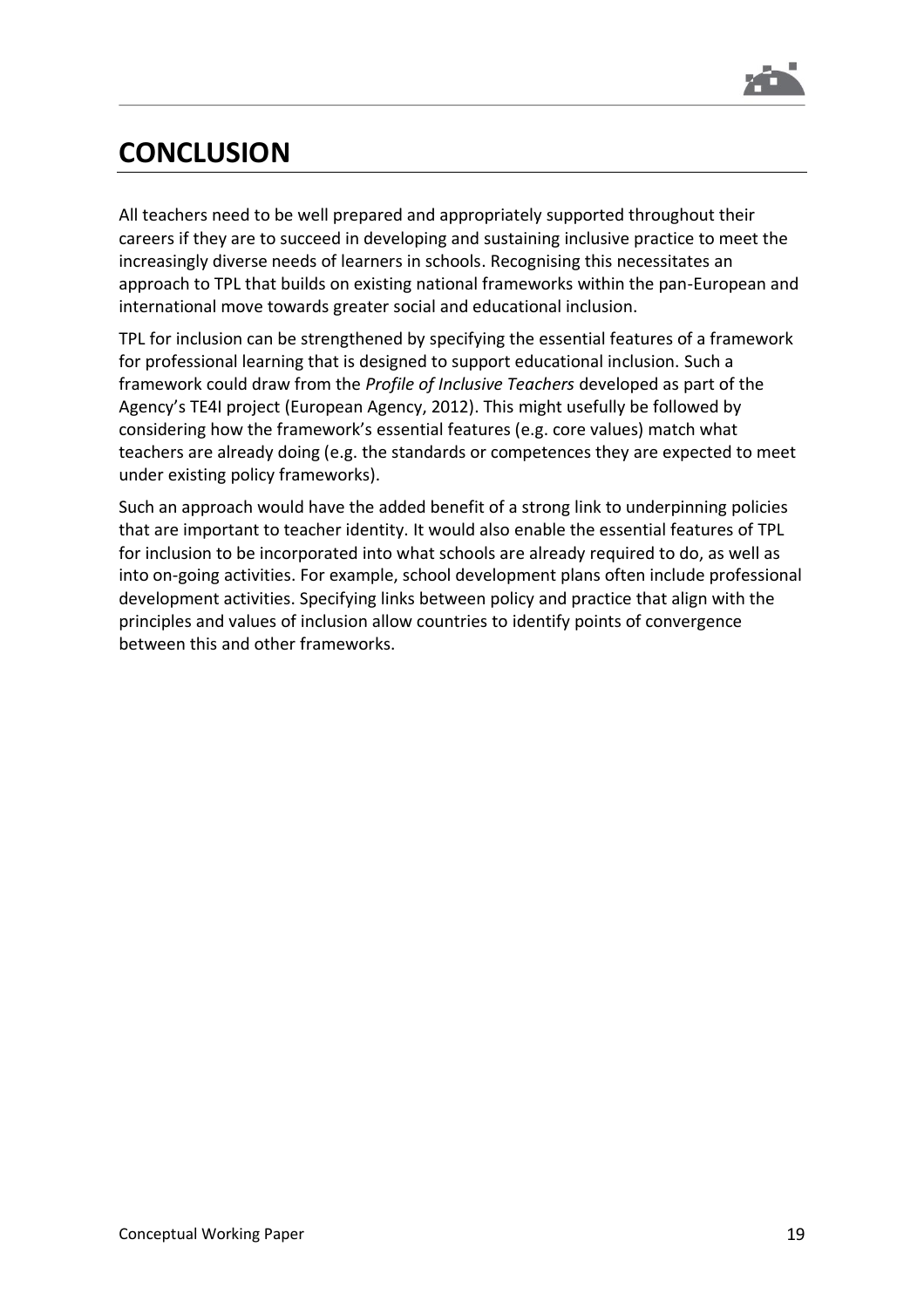

### <span id="page-21-0"></span>**REFERENCES**

Ainscow, M., Booth, T. and Dyson, A., 2006. *Improving Schools, Developing Inclusion*. London: Routledge

Allan, J., 2011. 'Responsibly Competent: Teaching, Ethics and Diversity' *Policy Futures in Education*, 9 (1), 130–137

Clark, K., Dyson, A. and Milward, A., 1995. *Towards Inclusive Schools?* London: Routledge

Cochran-Smith, M. and Dudley-Marling, C., 2012. 'Diversity in Teacher Education and Special Education: The Issues that Divide' *Journal of Teacher Education*, 63 (4), 237–244

Copfer, S. and Specht, J., 2014. 'Measuring Effective Teacher Preparation for Inclusion', in C. Forlin and T. Loreman (eds.), *Measuring Inclusive Education (International Perspectives on Inclusive Education, Volume 3)*. Bingley: Emerald Group Publishing Limited

Council of the European Union, 2009. *Council conclusions of 12 May 2009 on a strategic framework for European cooperation in education and training ('ET 2020')*. [eur-lex.europa.eu/LexUriServ/LexUriServ.do?uri=OJ:C:2009:119:0002:0010:EN:PDF](http://eur-lex.europa.eu/LexUriServ/LexUriServ.do?uri=OJ:C:2009:119:0002:0010:EN:PDF) (Last accessed November 2019)

Council of the European Union, 2019. *10th anniversary of the Charter of Fundamental Rights: Council reaffirms the importance of EU common values*. Press release, 7 October 2019.

[www.consilium.europa.eu/en/press/press-releases/2019/10/07/10th-anniversary-of-the](http://www.consilium.europa.eu/en/press/press-releases/2019/10/07/10th-anniversary-of-the-charter-of-fundamental-rights-council-reaffirms-the-importance-of-eu-common-values)[charter-of-fundamental-rights-council-reaffirms-the-importance-of-eu-common-values](http://www.consilium.europa.eu/en/press/press-releases/2019/10/07/10th-anniversary-of-the-charter-of-fundamental-rights-council-reaffirms-the-importance-of-eu-common-values) (Last accessed November 2019)

Darling-Hammond, L. and Cook-Harvey, C.M., 2018. *Educating the Whole Child: Improving School Climate to Support Student Success*. Palo Alto, CA: Learning Policy Institute

Darling-Hammond, L., Flook, L., Cook-Harvey, C., Barron, B. and Osher, D., 2020. 'Implications for educational practice of the science of learning and development' *Applied Developmental Science*, 24 (2), 97–140. DOI: 10.1080/10888691.2018.1537791

European Agency for Development in Special Needs Education, 2011. *Teacher Education for Inclusion Across Europe – Challenges and Opportunities*. Odense, Denmark. [www.european-agency.org/resources/publications/teacher-education-inclusion-across](https://www.european-agency.org/resources/publications/teacher-education-inclusion-across-europe-challenges-and-opportunities)[europe-challenges-and-opportunities](https://www.european-agency.org/resources/publications/teacher-education-inclusion-across-europe-challenges-and-opportunities) (Last accessed December 2021)

European Agency for Development in Special Needs Education, 2012. *Profile of Inclusive Teachers*. Odense, Denmark. [www.european-agency.org/resources/publications/teacher](http://www.european-agency.org/resources/publications/teacher-education-inclusion-profile-inclusive-teachers)[education-inclusion-profile-inclusive-teachers](http://www.european-agency.org/resources/publications/teacher-education-inclusion-profile-inclusive-teachers) (Last accessed March 2019)

European Agency for Special Needs and Inclusive Education, 2019. *Teacher Professional Learning for Inclusion: Policy Self-Review Tool*. (S. Symeonidou and A. De Vroey, eds.). Odense, Denmark.

[www.european-agency.org/resources/publications/TPL4I-policy-self-review-tool](https://www.european-agency.org/resources/publications/TPL4I-policy-self-review-tool) (Last accessed December 2021)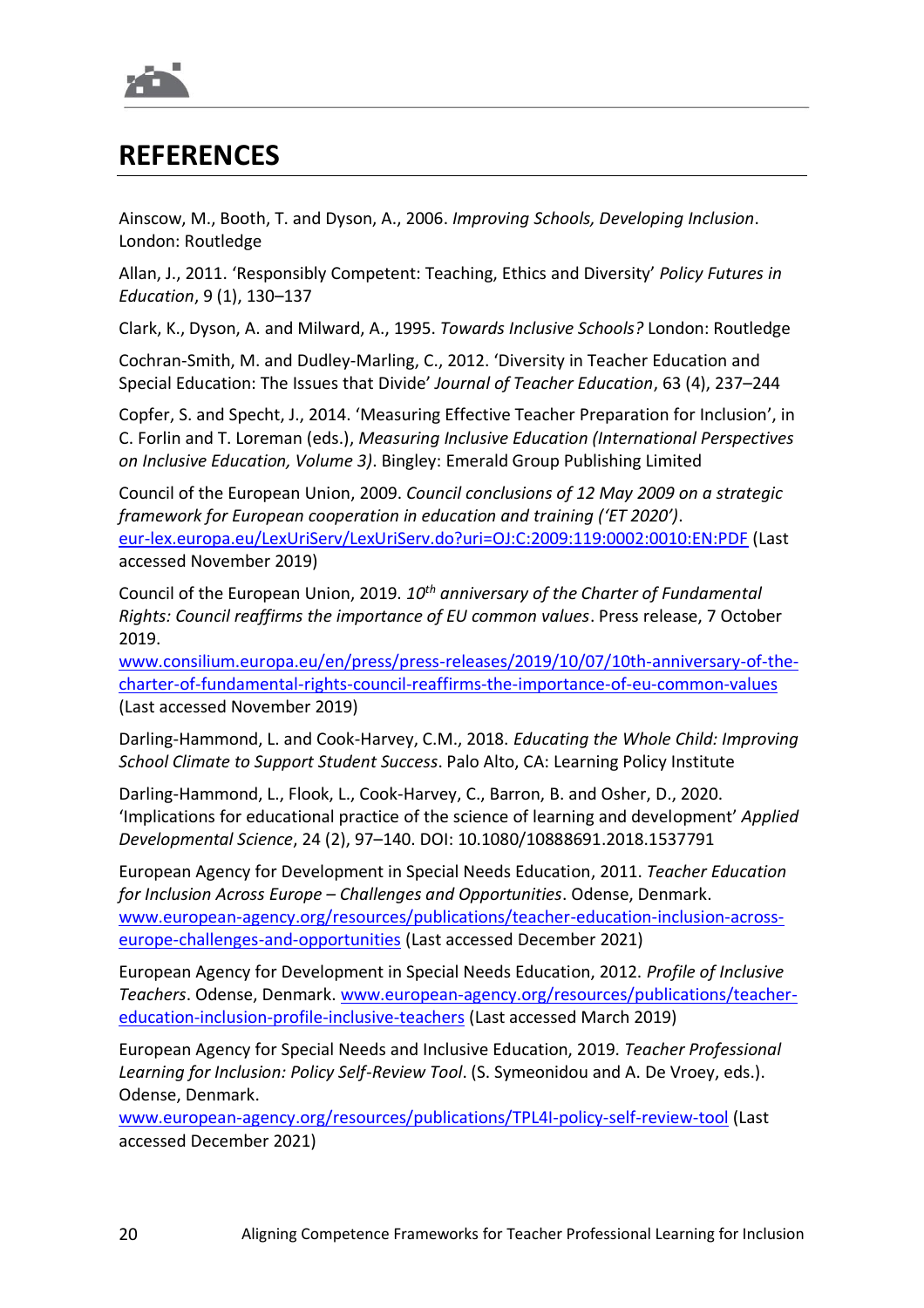

European Agency for Special Needs and Inclusive Education, 2020. *Teacher Professional Learning for Inclusion: An Analysis of Country Policies in Europe*. (S. Symeonidou, A. De Vroey and A. Lecheval, eds.). Odense, Denmark.

[www.european-agency.org/resources/publications/TPL4I-synthesis](https://www.european-agency.org/resources/publications/TPL4I-synthesis) (Last accessed December 2021)

European Agency for Special Needs and Inclusive Education, in press. *Profile for Inclusive Teacher Professional Learning*. (A. De Vroey and A. Lecheval, eds.). Odense, Denmark

European Commission, 2018. *Proposal for a Council Recommendation on promoting common values, inclusive education, and the European dimension of teaching*. [ec.europa.eu/transparency/regdoc/rep/1/2018/EN/COM-2018-23-F1-EN-MAIN-PART-](https://ec.europa.eu/transparency/regdoc/rep/1/2018/EN/COM-2018-23-F1-EN-MAIN-PART-1.PDF)[1.PDF](https://ec.europa.eu/transparency/regdoc/rep/1/2018/EN/COM-2018-23-F1-EN-MAIN-PART-1.PDF) (Last accessed October 2019)

European Union, 2012. 'Charter of Fundamental Rights of the European Union' *Official Journal of the European Union*, 2012/C 326/02. [eur-lex.europa.eu/legal](https://eur-lex.europa.eu/legal-content/EN/TXT/PDF/?uri=CELEX:12012P/TXT&from=EN)[content/EN/TXT/PDF/?uri=CELEX:12012P/TXT&from=EN](https://eur-lex.europa.eu/legal-content/EN/TXT/PDF/?uri=CELEX:12012P/TXT&from=EN) (Last accessed December 2021)

Florian, L., 2021. 'The Universal Value of Teacher Education for Inclusive Education', in A. Köpfer, J.J.W. Powell and R. Zahnd (eds.), *International Handbook of Inclusive Education*. Berlin: Verlag Barbara Budrich.

[shop.budrich-academic.de/product/handbuch-inklusion-international/?lang=en](https://shop.budrich-academic.de/product/handbuch-inklusion-international/?lang=en) (Last accessed December 2021)

Florian, L. and Black-Hawkins, K., 2011. 'Exploring Inclusive Pedagogy' *British Educational Research Journal*, 37 (5), 813–828. DOI: 10.1080/01411926.2010.501096

Florian, L., Black-Hawkins, K. and Rouse, M., 2017. *Achievement and Inclusion in Schools*. 2<sup>nd</sup> edition. London: Routledge

Florian, L. and Rouse, M., 2010. 'Teachers' professional learning and inclusive practice', in R. Rose (ed.), *Confronting Obstacles to Inclusion – International Responses to Developing Inclusive Education.* London: Routledge

Hick, P., Matziari, A., Mintz, J., Ó Murchú, F., Cahill, K., Hall, K., Curtin, C. and Solomon, Y., 2019. *Initial Teacher Education for Inclusion: Final Report to the National Council for Special Education*. Trim, County Meath, Ireland: National Council for Special Education

McLeskey, J., Waldron, N.L., Spooner, F. and Algozzine, B. (eds.), 2014. *Handbook of Effective Inclusive Schools: Research and Practice*. New York: Routledge, Taylor & Francis

Naraian, S., 2017. *Teaching for Inclusion: Eight Principles for Effective and Equitable Practice*. New York: Teachers College Press

Oyler, C., 2006. *Learning to Teach Inclusively: Student Teachers' Classroom Inquiries*. New York: Routledge

Pugach, M.C. and Blanton, L.P., 2012. 'Enacting Diversity in Dual Certification Programs' *Journal of Teacher Education*, 63 (4), 254–267

Rouse, M., 2007. 'Enhancing Effective Inclusive Practice: Knowing, doing and believing' *Kairaranga*, Volume 7, 8–13

Rouse, M., 2008. 'Developing Inclusive Practice: A Role for Teachers and Teacher Education?' *Education in the North*, 16, 6–13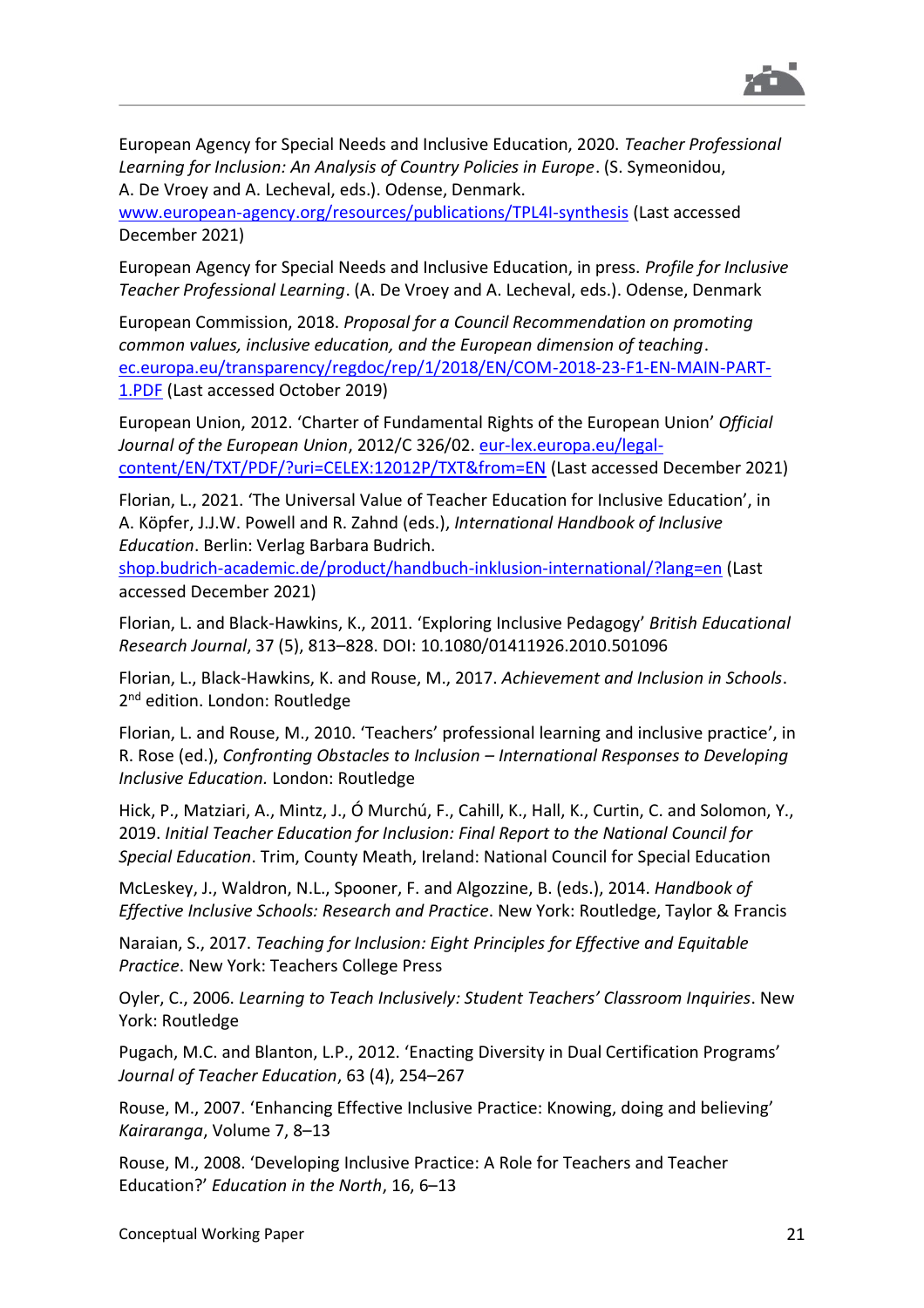

Rouse, M. and Florian, L., 2012. *Inclusive Practice Project: Final Report. September 2012.* Aberdeen: University of Aberdeen.

[includ-ed.eu/resource/inclusive-practice-project-final-report](https://includ-ed.eu/resource/inclusive-practice-project-final-report) (Last accessed December 2021)

Shulman, L.S., 2004. *The Wisdom of Practice: Essays on Teaching, Learning, and Learning to Teach*. San Francisco: Jossey-Bass

UNESCO, 2015. *Education 2030: Incheon Declaration and Framework for Action for the implementation of Sustainable Development Goal 4: Ensure inclusive and equitable quality education and promote lifelong learning opportunities for all*. ED-2016/WS/28. [unesdoc.unesco.org/ark:/48223/pf0000245656](https://unesdoc.unesco.org/ark:/48223/pf0000245656) (Last accessed December 2021)

UNESCO, 2018. *Global Education Meeting 2018: Brussels Declaration*. ED-2018/GEM/1. [unesdoc.unesco.org/ark:/48223/pf0000366394?posInSet=1&queryId=f00bbeb5-caf0-](https://unesdoc.unesco.org/ark:/48223/pf0000366394?posInSet=1&queryId=f00bbeb5-caf0-495d-9782-e4caad1e9e0f) [495d-9782-e4caad1e9e0f](https://unesdoc.unesco.org/ark:/48223/pf0000366394?posInSet=1&queryId=f00bbeb5-caf0-495d-9782-e4caad1e9e0f) (Last accessed April 2019)

UNESCO, 2020. *Global Education Monitoring Report 2020: Inclusion and education: All means all*. Paris: UNESCO. [en.unesco.org/gem-report/report/2020/inclusion](https://en.unesco.org/gem-report/report/2020/inclusion) (Last accessed December 2021)

Villegas, A.M., Ciotoli, F. and Lucas, T., 2017. 'A Framework for Preparing Teachers for Classrooms that are Inclusive of All Students', in L. Florian and N. Pantić (eds.), *Teacher Education for the Changing Demographics of Schooling*. Inclusive Learning and Educational Equity, vol. 2. Dordrecht: Springer